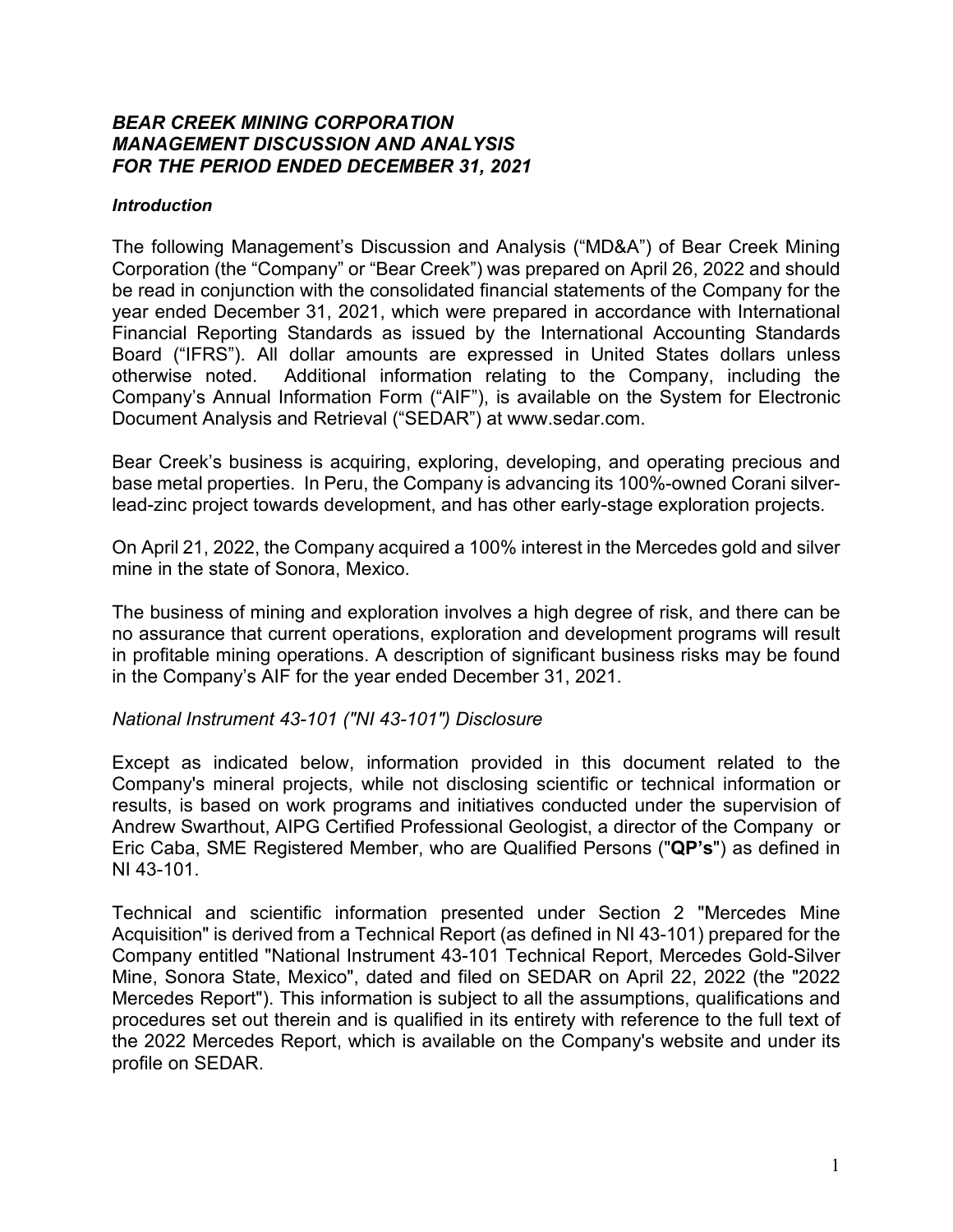# *Contents*

- 1) Highlights
- 2) Mercedes Mine Acquisition
- 3) Development Projects
	- 2.1) Corani Silver-Lead-Zinc Project
- 4) Exploration Projects
	- 3.1) Maria Jose Prospect
	- 3.2) Tassa Prospect
	- 3.3) Generative Exploration
- 5) Results of Operations
- 6) Liquidity and Capital Resources
- 7) Related Party Transactions
- 8) Key Accounting Estimates and Judgments
- 9) Forward-Looking Information
- 10) Cautionary Note to US Investors
- 11) Disclosure Controls and Procedures

# **1) Highlights**

### **Corporate Developments:**

In January 2021, the Company issued 11,500,00 common shares at a price of CDN\$ 3.00 per share for gross proceeds of \$34.5 million (\$27.1 million). The underwriters received a cash fee equal to 6% of the gross proceeds. Other costs of the issue amounted to \$243 thousand.

On December 16, 2021, the Company entered into an agreement to acquire 100% of the Mercedes Gold-Silver Mine ("Mercedes") from Equinox Gold Corp. ("Equinox Gold"). Consideration paid to Equinox Gold, on April 21, 2022, to acquire Mercedes amounted to \$75 million, 24,730,000 common shares of the Company and the grant of a 2% Net Smelter Return ("NSR") on metal produced. Additionally, the Company must pay an additional \$25 million to Equinox Gold by October 21, 2022 to fulfill all of the requirements of the previously announced agreement. The \$75 million payment consisted of \$15 million from the Company's treasury and \$60 million from Sandstorm Gold Ltd.

On April 22, 2022, the Company filed a Technical Report (as defined in National Instrument 43-101) for the Company's recently acquired Mercedes gold-silver mine located in Sonora, Mexico. The Technical Report dated April 22, 2022 and entitled "NI 43-101 Technical Report, Mercedes Gold-Silver Mine, Sonora, Mexico, provides an independent audit of the Mineral Reserves and Mineral Resources identified at Mercedes as of December 31, 2021 and was prepared on behalf of the Company by BBA Engineering Inc. and G Mining Services Inc.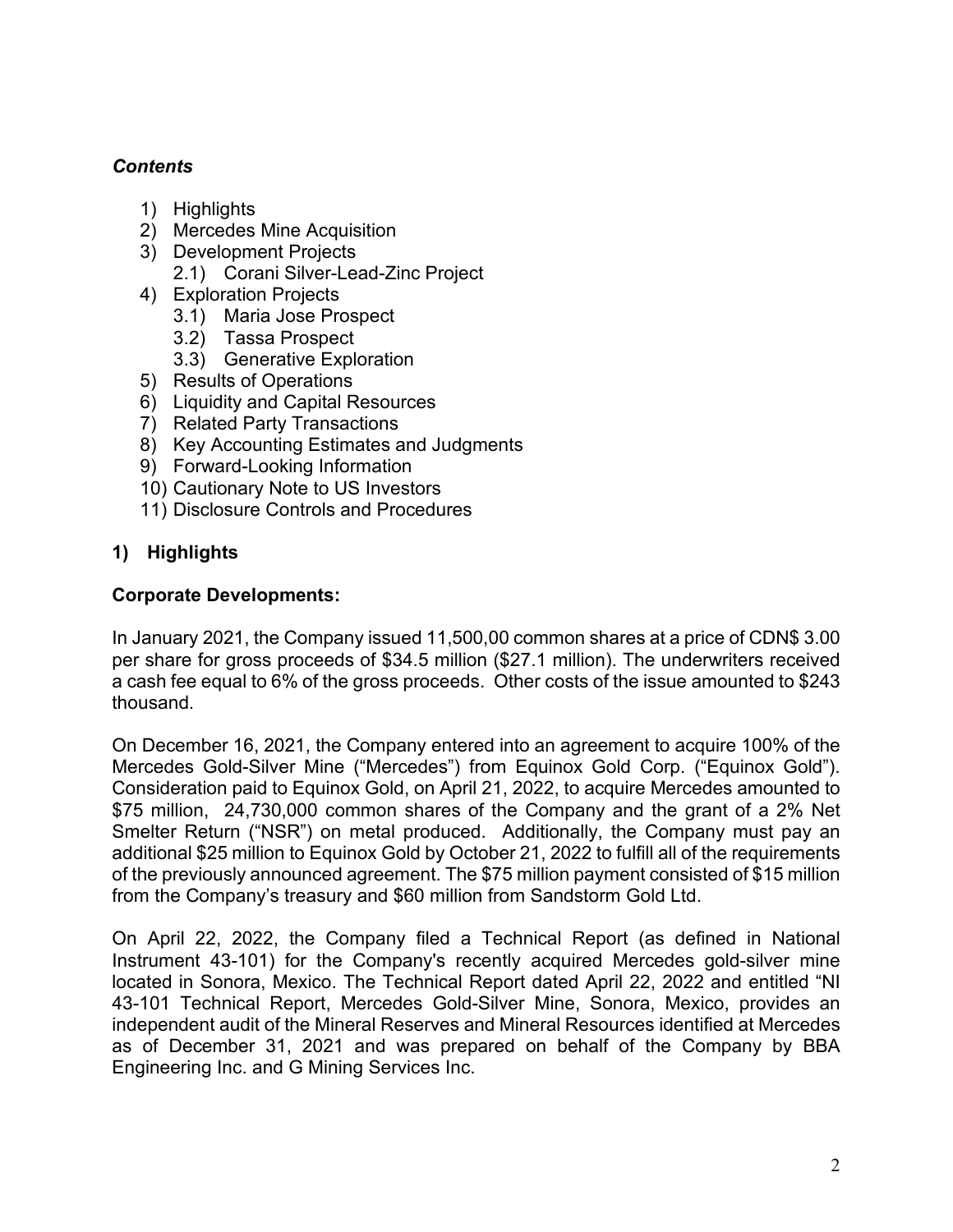COVID-19 infections in Peru reached new highs in December 2021 and January 2022. Since January infections and deaths dropped rapidly; however, the Peruvian government extended the medical state of emergency until August 29, 2022. Curfews have been lifted throughout the country. The Lima office staff began working from home on January 4, 2022 and returned to the office on a reduced schedule in March. Staff at the Corani Property remain on 28-day rotations rather than the pre-COVID-19 turnaround of two weeks. Management cannot predict the effect of the COVID-19 virus on the Company's future business plans, financial position, cash flows, and results of operations.

### **Corani Silver-Lead-Zinc Project:**

Technical, environmental, and social due diligence activities by potential sources of subordinated debt to augment a Senior Secured Credit Facility ("SSCF") to develop Corani were mostly completed by the fourth quarter. Consultant site visits remain and are subject to pandemic protocols.

Early works continued along with detailed engineering work to finalize the plant design and CAPEX estimates were completed. Earthwork infrastructure, design, development, and water management were also completed. Project execution plan optimization and procurement activities are in progress.

The construction of the Antapata substation is complete. Regulatory compliance and permitting began during the third quarter of 2021. The permitting process should conclude by Q3 2022 after the electricity regulator audit. Construction of the transmission line connecting the substation to the town of Isivilla started in December 2020. To date, seven towers have been mounted. In October 2021, the Company received the archeological permit and regional monitoring approval to build the remaining ten towers. Construction of the ten additional towers began in November 2021. All tower footings are complete. Steel infrastructure, fibre optic and copper calbles have been purchased and warehoused on site.

Costs related to the Corani early works program, except work on the Antapata substation and power distribution system, are charged to operations in the consolidated financial statements. Under the Company's accounting policy, technical feasibility and commercial viability are achieved upon establishing proven and probable reserves and upon the board of directors' approval to proceed with the development of a project. Development costs incurred for Corani after such approval will be capitalized

For more details, see section 3.1

## **2) Mercedes Mine Acquisition**

On December 16, 2021, the Company announced it entered a definitive agreement to acquire all shares of Equinox Gold Corp's subsidiaries that own 100% interest in the Mercedes mine ("Mercedes"). In exchange, the Company agreed to pay \$100 million in cash, 24,730,000 common shares issued by the Company, and a 2% Net Smelter Return on the metal produced from the Mercedes concessions. The cash component of the consideration due at closing totals \$75 million, including \$60 million of financing obtained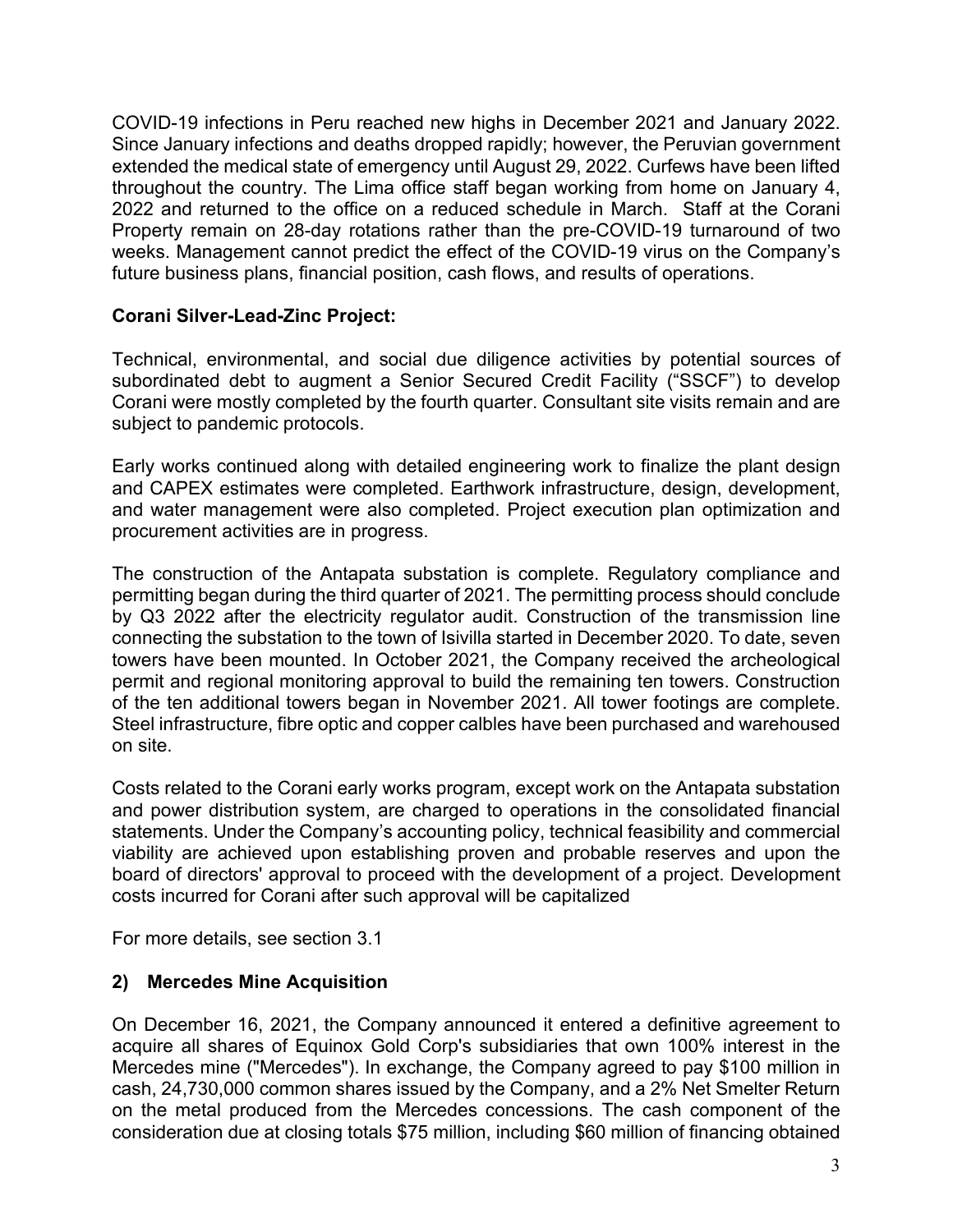from Sandstorm Gold Ltd. ("Sandstorm") and \$15 million from the Company's treasury. A deferred cash payment of \$25 million is due within six months of the Closing Date. The \$60 million Sandstorm funds consist of a \$37.5 million Gold Purchase Agreement and a \$22.5 million Convertible Debenture.

The Gold Purchase Agreement requires the Company to sell Sandstorm 600 ounces of refined gold per month for 42 months (a total of 25,200 ounces) at a price equal to 7.5% of the spot gold price at the time of delivery. Thereafter, the Company will sell to Sandstorm 4.4% of gold produced by Mercedes at a price equal to 25% of the spot price at the time of delivery. Sandstorm will also be granted a right of first refusal on any future royalties, streams, or similar transactions from Mercedes production. The Convertible Debenture matures on the third anniversary of closing of the Mercedes acquisition, bears a 6% coupon, and allows the lender to convert the outstanding principal, in whole or in part, into common shares of the Company at any time before maturity at the greater of a 35% premium to the closing price per common share of the Company on the closing date of the acquisition or as otherwise permitted by the TSX-V.

The Mercedes mining operation is located in the state of Sonora, northwest Mexico, within the Cucurpe municipality (30 19'47" N latitude and 110 29'02" W longitude). The Mine is located 250 km northeast of Hermosillo, Sonora's capital city, and 300 km south of Tucson, Arizona, United States. The 2022 Report indicates that the Mercedes Mine began production in 2011, and that to December 31, 2021 had processed 6,191 million tonnes grading 4.24 grams per tonne of gold and 47.4 grams per tonne of silver yielding approximately 824,000 ounces of gold and 3,479,000 ounces of silver. The following information is derived from the 2022 Mercedes Report

The table below sets out the estimated mineral resources of the Mercedes Mine as of December 31, 2021:

|                      | Tonnes | Grade    |          | <b>Contained Metal</b> |             |
|----------------------|--------|----------|----------|------------------------|-------------|
| Classification       | (000)  | Au (gpt) | Ag (gpt) | Au Oz (000)            | Ag Oz (000) |
| Measured             | 865    | 4.55     | 33.73    | 127                    | 938         |
| Indicated            | 2,914  | 4.79     | 44.93    | 449                    | 4,209       |
| <b>Total M&amp;I</b> | 3,779  | 4.73     | 42.37    | 575                    | 5,147       |
| Inferred             | 884    | 4.50     | 41.02    | 128                    | 1,167       |

*2022 NI 43-01 Mineral Resource Statement (Inclusive of Reserves)*

*1.The effective date of the 2021 MRE is December 31, 2021.*

*2. Mineral Resources are inclusive of Mineral Reserves.*

*3. Mineral Resources that are not Mineral Reserves have not demonstrated economic viability.*

*6. Todd McCracken, P. Geo. is the qualified person for the mineral resource statement as defined by NI 43-101.*

*7. The CIM Definition Standards on Mineral Resource and Reserves (2014) have been followed.*

*<sup>4.</sup> The Mineral Resource cut-off grade of 2.00 gpt gold for Diluvio and 2.10 gpt gold for all other deposits was calculated using the following parameters: gold price \$1,350/oz; metallurgical recoveries of 95.5%for gold; refining charges \$8.48/oz gold; mining costs of \$38.4 (Diluvio) and \$43.3 (all other veins), processing costs of \$19.8, and G&A costs of \$15.6 per tonne of ore (all costs are in US\$). 5. Calculations used metric units (metre, tonne). Any discrepancies in total amounts are due to rounding.*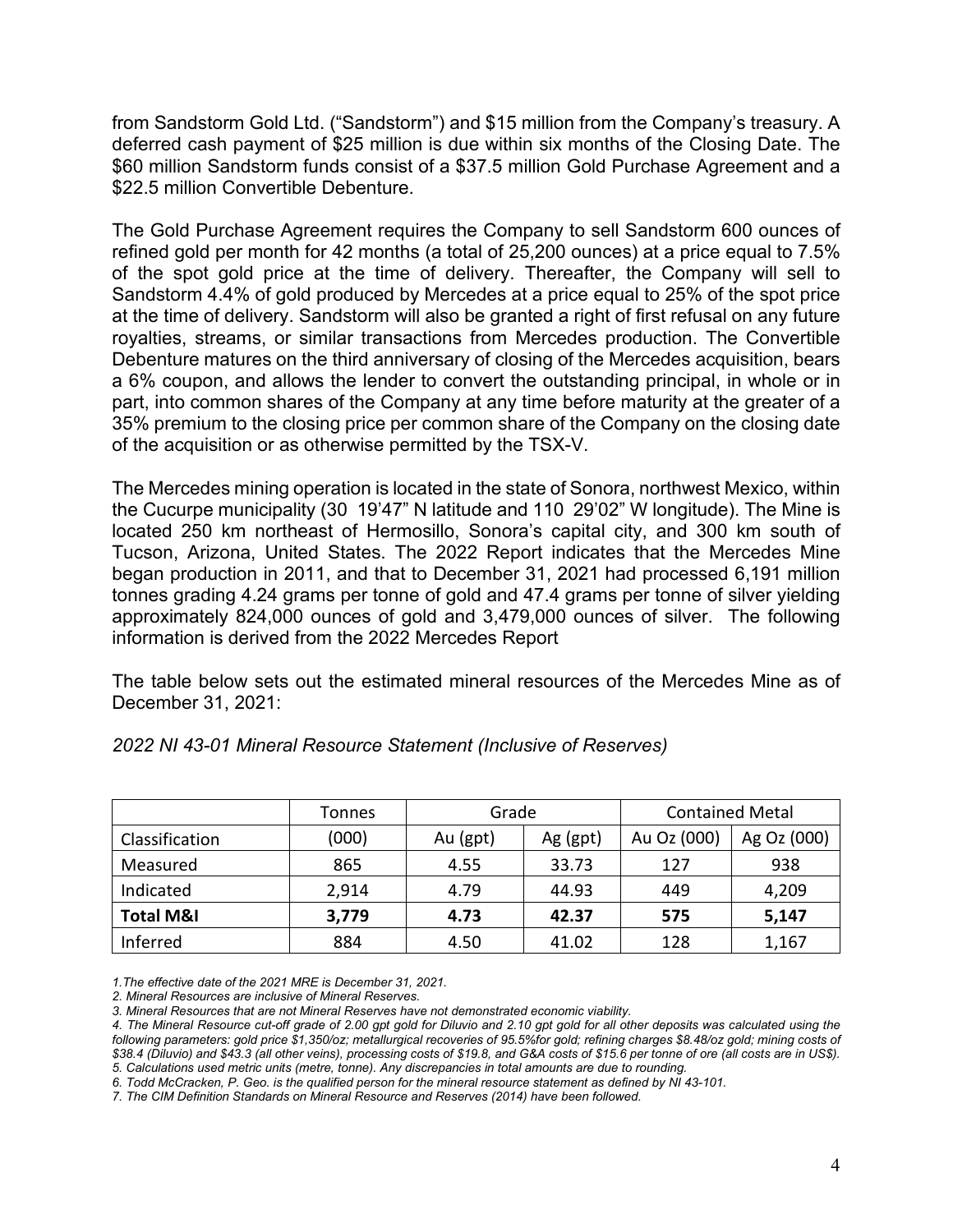The table below sets out the estimated mineral reserves of the Mercedes Mine as of December 31, 2021.

| <b>Mineral Reserve Class</b> | Tonnes | Grade    |          | <b>Contained Metal</b> |             |
|------------------------------|--------|----------|----------|------------------------|-------------|
|                              | (000)  | Au (gpt) | Ag (gpt) | Au Oz (000)            | Ag Oz (000) |
| Proven Underground           | 344    | 5.65     | 40.7     | 62.5                   | 449         |
| Probable                     |        |          |          |                        |             |
| Underground                  | 1,873  | 3.40     | 26.9     | 204.5                  | 1,620       |
| Proven & Probable            | 2,217  | 3.75     | 29.0     | 267.0                  | 2,069       |

#### *2022 NI 43-101 Mineral Reserve Statement*

*1. CIM Definitions Standards on Mineral Resource and Reserves (2014) have been followed.*

*2. The effective date of the 2021 Reserve Statement is December 31, 2021*

*3. Mineral Reserves are minable tonnes and grades; the reference point is the mill feed at the primary crusher.*

*4. Mineral Reserves are estimated at a cut-off of 2.10 gpt Au, except Diluvio, which is estimated at 2.00 gpt Au.*

*5.Cut-off grade assumes a price of gold of US\$1,350 per ounce, a 95.5% gold metallurgical recovery; US\$38.41/t (Diluvio) and US\$43.26/t (other deposits) mining cost, US\$19.75/t processing costs, US\$15.61/t G&A and US\$8.48/oz refining costs.*

*6. A minimum mining width of 3.5 m was used in the creation of all reserve blocks.*

*7. Bulk density for ore varies by deposit from 2.22 t/mᶾ to 2.57 t/mᶾ and 2.40 t/mᶾ for waste.*

*8. Numbers may not add due to rounding.*

*9. David Willock, P. Eng., is the qualified person for the mineral reserve statement as defined by NI 43-101.*

Mercedes is a fully mechanized, ramp-access, underground mine with five underground mining areas; Mercedes, Barrancas, Lupita, Diluvio, and Rey de Oro. Ore is hauled to the surface via the main ramps and stockpiled on the surface near the individual portals. Ore from the Barrancas, Lupita, Diluvio, and Rey de Oro mines is subsequently hauled to a common stockpile area near the jaw crusher. While the Reserve Estimate has all areas mined by mechanized cut and fill methods, long-hole stoping is employed to improve economics where ground conditions and ore volume permit.

The processing facilities at Mercedes are based upon conventional milling with Merrill-Crowe recovery of gold and silver. Ore is crushed in three stages and fed to a mill operated in a closed circuit with cyclones. Milled ore undergoes gravity concentration, agitated leaching, counter current decantation, Merrill-Crowe zinc precipitation, and smelting. Tailings undergo cyanide detoxification before tailing dam deposition or use in backfilling mined out stopes. Recoveries over the 2016 to 2020 period have been 95% for Gold and 39% for Silver. Additional information about the mine and infrastructure may be viewed in the 2022 Mercedes Report which is available on the System for Electronic Document Analysis and Retrieval ("SEDAR") at [www.sedar.com](http://www.sedar.com/) and on our website at [www.bearcreekmining.com.](http://www.bearcreekmining.com/)

#### **3) Development Projects**

#### **3.1) Corani Silver-Lead-Zinc Project**

The 100%-owned Corani silver-lead-zinc project ("Corani") is located in the Andes Mountains, approximately 160 kilometers southeast of Cusco, Peru, at roughly 4800 meters above sea level. The Corani Project consists of twelve mineral concessions forming a contiguous ground block covering approximately 6,000 hectares.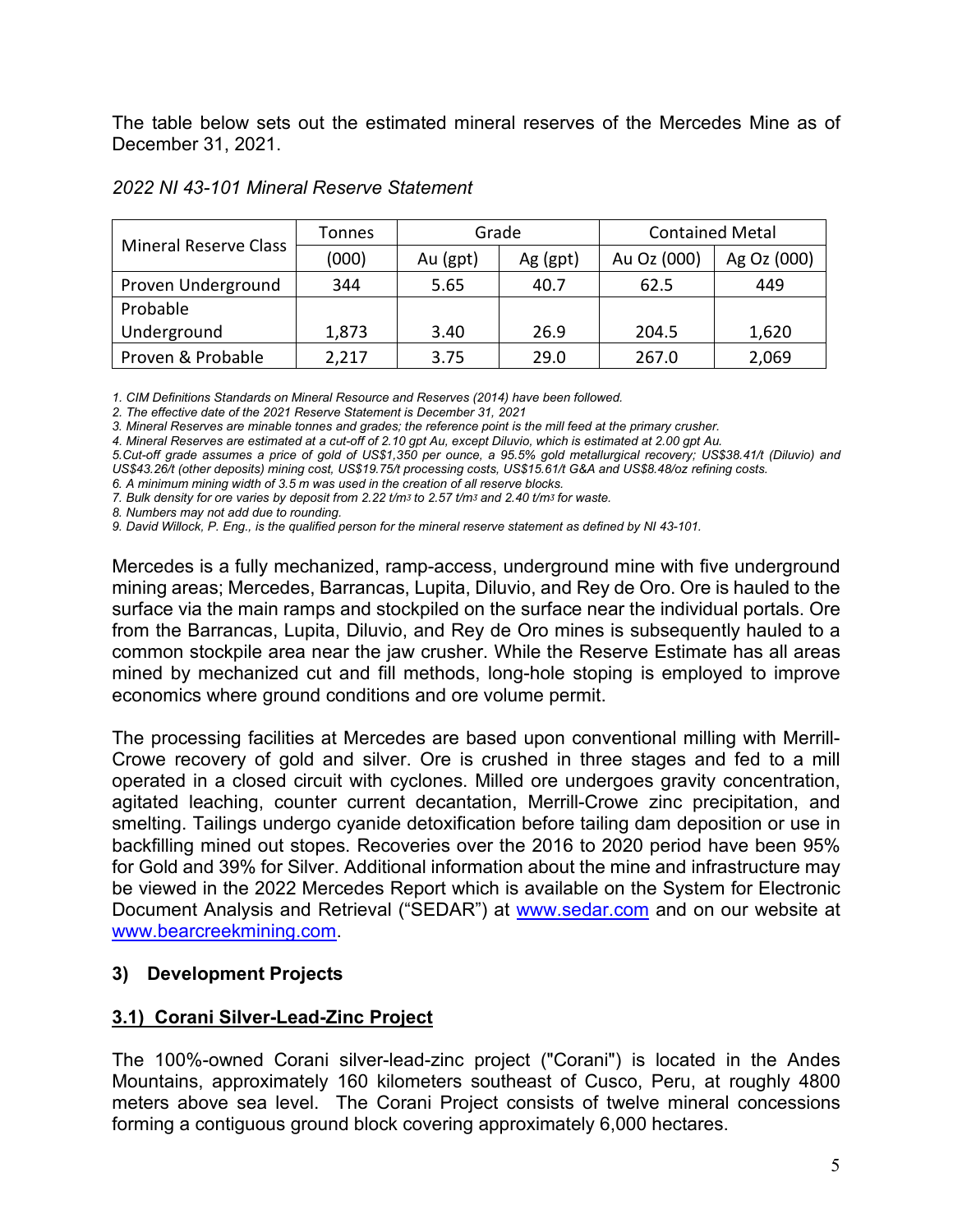A summary of the NI 43-101 compliant feasibility study (the "2019 Report") is available on the System for Electronic Document Analysis and Retrieval ("SEDAR") at [www.sedar.com](http://www.sedar.com/) and on our website at [www.bearcreekmining.com.](http://www.bearcreekmining.com/)

### *Social and Environmental*

The Company maintains excellent working relationships with local communities. An important element of this relationship is a Life of Mine Investment Agreement ("LOM Agreement") with the Corani District Municipality, five surrounding communities, and relevant ancillary organizations. Under the agreement, the Company will make annual payments of 4 million Peruvian Soles ("Soles"), approximately \$1 million per year, to a trust to fund community projects. The first installment was paid in 2013. Subsequent installments were contingent upon certain permits being received. All permits were received by June 2018, and as a result, annual payments of 4 million Soles will be made throughout the term of the agreement. To-date the Company has paid 13.4 million Soles (\$3.8 million) under the terms of the LOM Agreement.

These future obligations were recorded as a liability in June 2018. Cessation or interruptions of operations will cause pro-rata decreases in the annual payments. The annual payment amount is subject to review at the end of the fifth year of production and may change depending on factors that cannot be foreseen at this time.

During September 2018, the Company started construction of the Antapata electrical substation near the town of Macusani, the nearest sizable town to the Corani Project, located on the Interoceanic Highway approximately 30 kilometers directly east of Corani (about 64 kilometers by road). Substation construction and electromechanical assembly are now complete. The Antapata substation will direct electricity to a power line that will supply the Corani Project and provide a consistent power supply to local communities. Current community consumption is estimated at 2MW, with an additional 3MW of demand expected within the next fifteen years. The substation will initially transform 138kV to 22.9kV for an initial capacity of 6 MW, upgradable to 8 MW.

Construction to connect to the town of Isivilla began in the first quarter of 2021. Seven of seventeen towers have been mounted. The remaining tower footings are complete and materials required to erect the ten remaining towers were warehoused on site. The Company expects the high-tension line to be completed by the end of Q3 2022, after inspections, permitting, testing, and linking to the local electrical grid. The Government of Peru approved a 16 million Soles (approximately \$4.27 million) budget to upgrade the local residential electrical grid in Corani. The Corani infrastructure contract was awarded, and engineering work began during the third quarter of 2021, with completion expected by year-end 2022. The government awarded an additional contract to upgrade the Carabaya province local grid, and work started in February 2022. Completion of the electrical grid infrastructure is expected in 2023.

The Macusani municipality is currently developing an alternative access road to the project from the Interoceanic highway. The Company continues to assist the municipality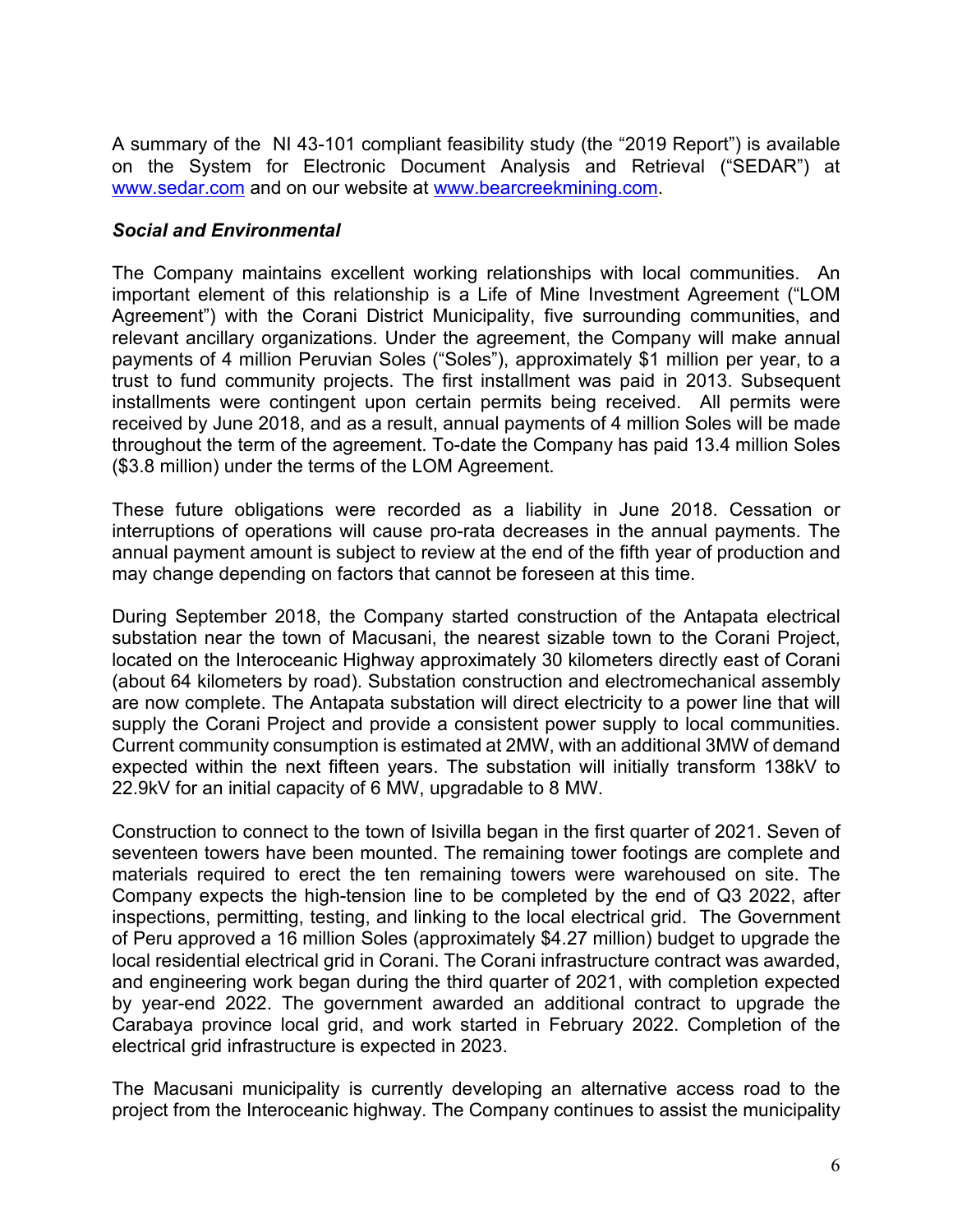with technical and other support and will upgrade the road once the municipal scope of work is completed.

#### *Outlook*

The Company continues working with financial institutions to arrange financing alternatives to fund the Corani Project development.

The Company expects to continue the development of early works. Project planning will continue in preparation for the construction to finalize detailed contracting strategies and schedules.

The Company will begin upgrading roads from the Interoceanic Highway through the communities of Tantamaco, Huiquisa and Corani and eventually to the Corani mine site once Macusani municipal road work is completed. Road upgrades will improve access for residents, reduce road hazards and provide a route for the transport of heavy construction equipment to the Corani site.

The Company built additional camp infrastructure to meet increased contractor activity, requiring necessary quarantine and social distancing measures to meet COVID-19 health and safety protocols. The Company increased health monitoring stations and provided medical assistance and health training during individual household visits. The overall effect and duration of the Covid virus remain unknown as at the date of this MD&A. As a result, the Company cannot predict this virus's impact on its business plans.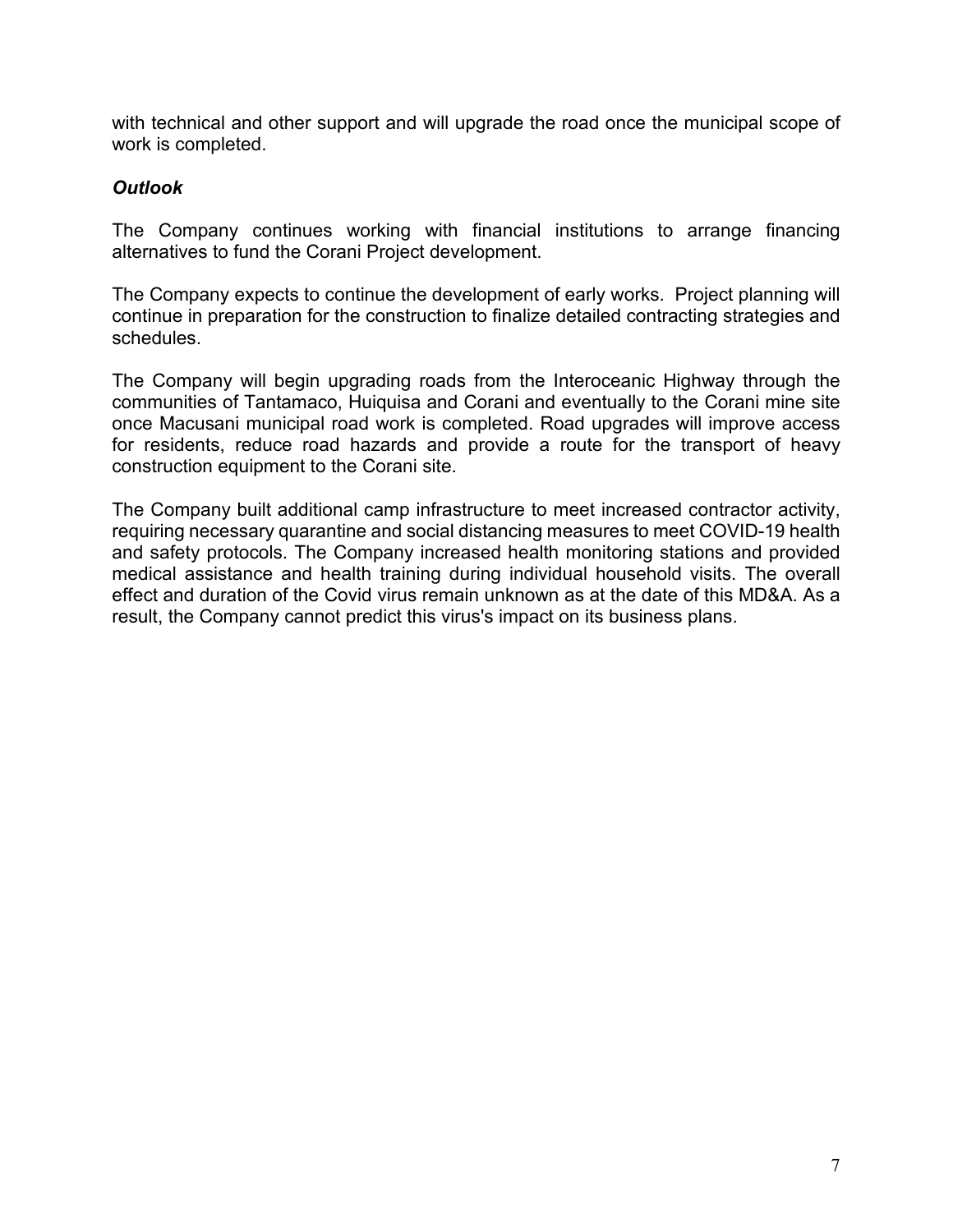## *Corani Expenditures*

During the twelve months ended December 31, 2021, the Company incurred expenses of \$13.9 million on the Corani Project. Included in this total are community contribution activities totaling \$1.2 million; detailed engineering costs of \$5.2 million; salaries and consulting of \$4.7 million; camp supplies and logistics of \$2.3 million; and other costs of \$0.5 million.

|                               | Three months ended      | Twelve months ended     |
|-------------------------------|-------------------------|-------------------------|
|                               | Dec 30, 2021 (000's) \$ | Dec 31, 2021 (000's) \$ |
| Community contributions       | 380                     | 1,216                   |
| Detailed engineering          | 671                     | 5,198                   |
| Environmental                 | 55                      | 230                     |
| Geophysics                    | 22                      | 129                     |
| Maintenance costs             |                         | 32                      |
| Salaries and consulting       | 1,108                   | 4,689                   |
| Camp, supplies, and logistics | 689                     | 2,348                   |
| Travel                        | 24                      | 65                      |
| <b>Total</b>                  | 2,949                   | 13,907                  |

Since July 28, 2021, the elected Peruvian government has been subjected to two impeachment proceedings and more than 50 cabinet ministers have been replaced. Additionally, several key people in ministries important to the effective management of mining and energy, environmental matters, health and safety and law enforcement have resigned or been forced out of office. This uncertain environment increases the difficulty of receiving permits and adversely affects the Company's ability to predict the timing or amount of spending.

In light of the Company's plans for Mercedes development and exploration and the uncertain Peruvian political environment spending at Corani is subject to ongoing review. During the first quarter of 2022 estimated cash spending at Corani amounted to \$3.3 million driven mainly by \$1.1 million in salaries and consulting, \$1.1 paid to the local community trust, \$0.26 in engineering and substation expenses, \$0.54 in camp, supplies and logistics, \$0.11 in environmental, and \$0.19 in community relations.

## **4) Exploration Projects**

Over the past several years, the Company reduced its exploration activities to preserve cash and focus on the Corani Project. The Company maintains a core exploration staff to manage its joint venture exploration projects. The Company has budgeted \$0.5 million for these programs and related land holding costs in 2022.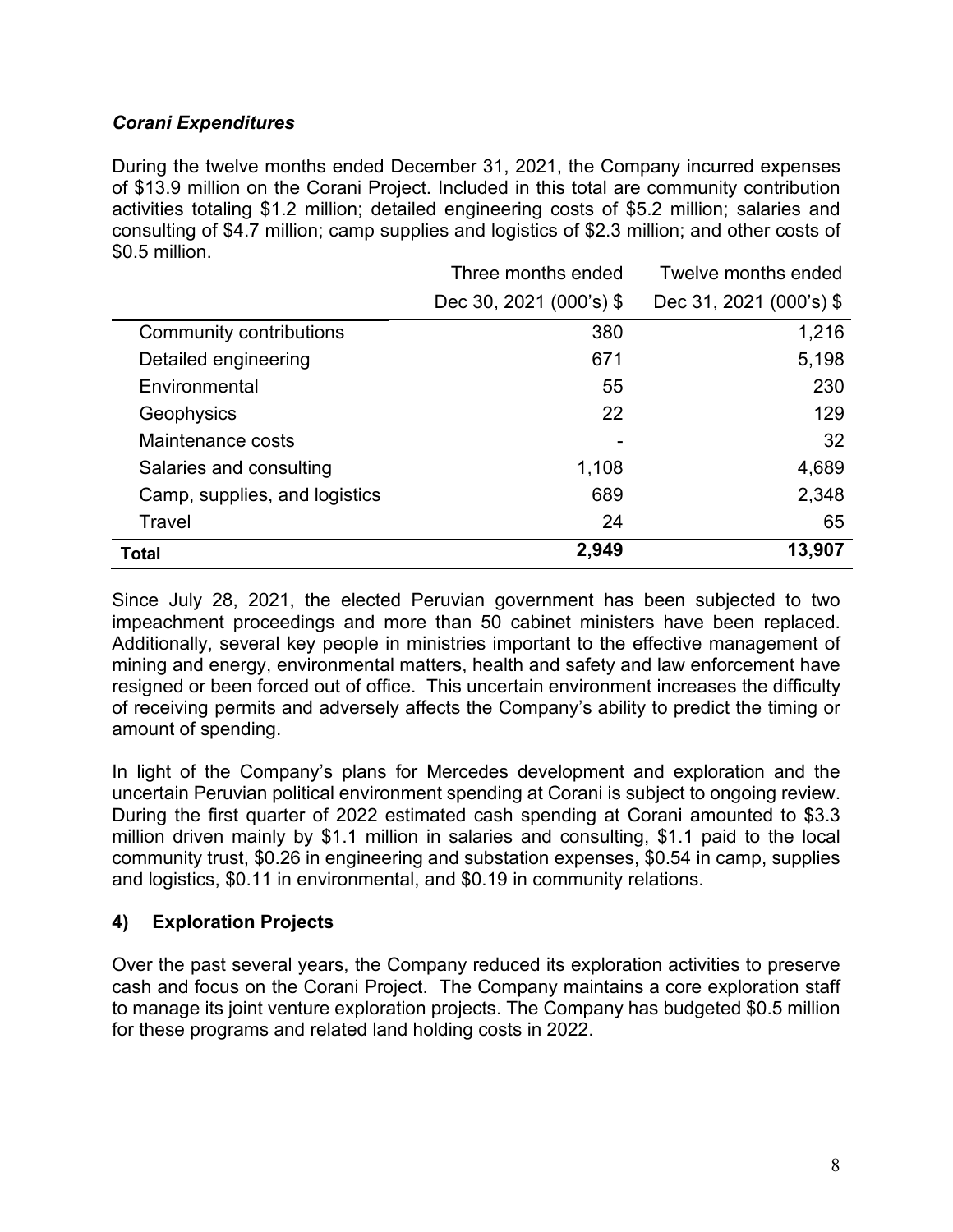# **4.1) Maria Jose Prospect**

Maria Jose is located in the district of San Pedro, within the Ocros province in the Department of Ancash, 266 kms NNW of Lima. On December 3, 2019, the Company exchanged its interest in a joint-venture agreement to explore Maria Jose for a net smelter return over the project. During the year ended December 31, 2021, the Company recognized an impairment loss of \$0.95 million on this net smelter return royalty. The project owner's exploration efforts have not found economic mineralization. It is uncertain that future exploration will change this.

# **4.2) Tassa Silver-Gold Prospect**

Tassa is a gold and silver exploration project located in the district of Ubinas, within the Sanchez Cerro Province in the Moquegua region. The project consists of 1,200 hectares within three concessions.

On February 24, 2020, the Company optioned the Tassa property to Teck Peru S.A. ("Teck"). Under the agreement, Teck may earn a 51% interest in the property by incurring \$3 million in expenditures. The Company would hold a 49% interest in a joint venture company ("JV") that would own the Tassa concessions' rights. By incurring an additional \$6 million in expenditures, Teck may increase its ownership of the JV to 70%. Prior to the formation of the JV, the Company may elect to surrender its 49% interest for a 2.5% NSR royalty that would reduce to a 1.5% NSR in exchange for a cash payment to Bear Creek of \$1.25 million. Teck has engaged local communities and has started the exploration drilling permitting process.

## **4.3) Generative Exploration**

Generative exploration has been an important part of the business of identifying and acquiring new opportunities. However, due to the Company's focus on advancing the Corani Project through the past several years and up to December 31, 2021 generative exploration efforts have been reduced. Generative exploration costs are those costs not attributable to a specific project.

## *IGV*

IGV is a value added tax amounting to 18% of expenditures for goods or services. Bear Creek Mining S.A.C., the entity that will operate the Corani project, has a contract (the "IGV Contract") with the Ministry of Energy and Mines Peru ("MEM"). Under the terms of the IGV Contract, the Company can recover, on an expedited basis, IGV associated with its Corani capital investments described in the approved ESIA and the 2017 Corani Technical Report. The Company recovered 4.05 million Soles of Corani related IGV, equivalent to approximately \$1.19 million through 2020. The Company did not file any recovery claims in 2021.

The IGV expense of \$1.7 million represents IGV paid during the twelve months ended December 31, 2021. Since there is no assurance that future revenues will be generated in Peru, IGV has been expensed as incurred. IGV is denominated in Peruvian Soles. The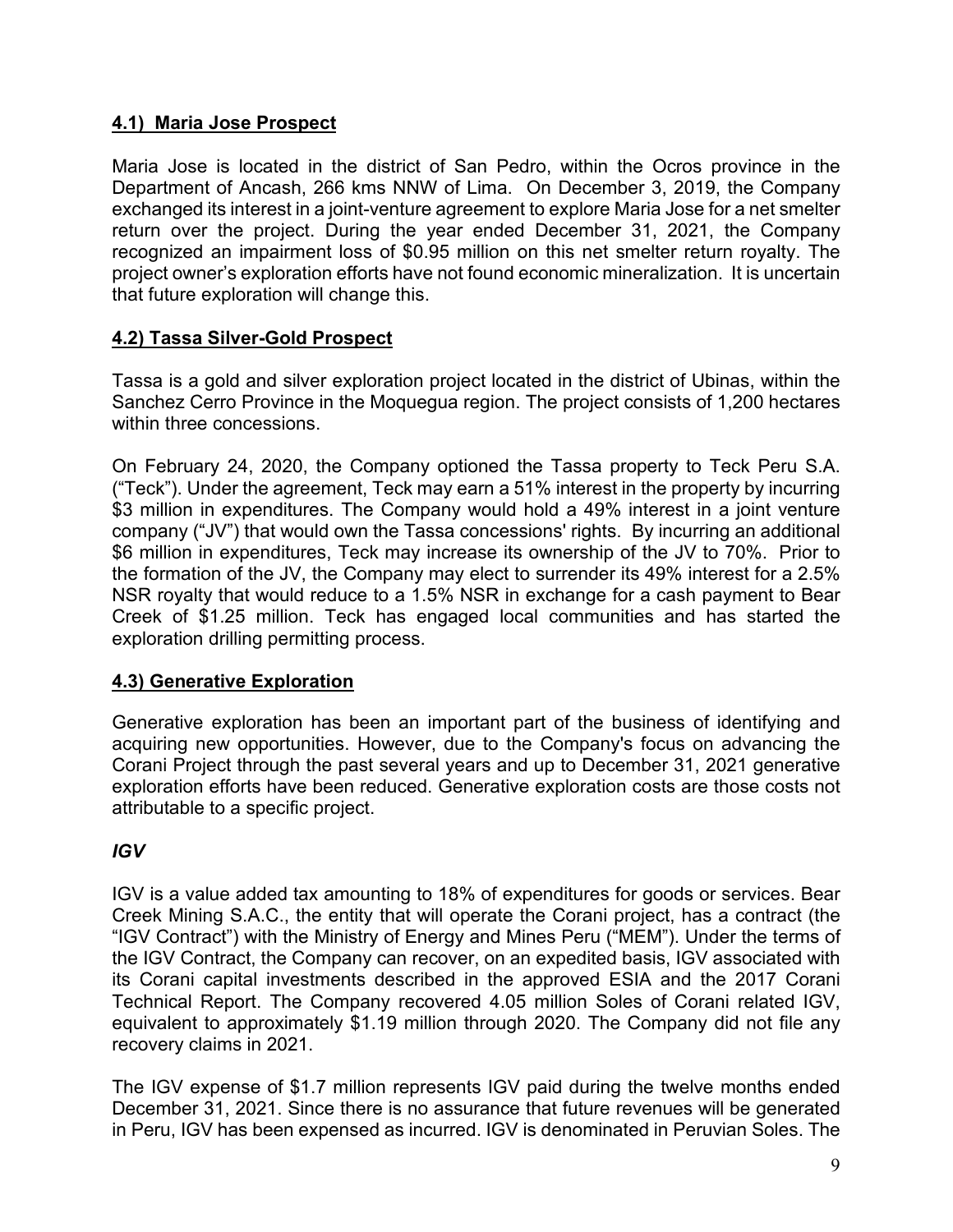cumulative amount of IGV paid by the Company, net of recoveries, as of December 31, 2021, is \$15.23 million (60.54 million Soles). Of this amount, \$4.33 million is attributable to Bear Creek Mining S.A.C., of which \$3.01 million is available for expedited recovery. The balance is available for recovery once Corani is in production. IGV credits can be carried forward indefinitely and applied to reduce future income taxes or future IGV.

# **5) Results of Operations**

## *Year ended December 31, 2021, as compared to the year ended December 31, 2020*

For the year ended December 31, 2021, the Company incurred a net loss of \$21.85 million compared to a net loss of \$12.52 million for the year ended December 31, 2020, an increase of \$9.33 million. The Company's loss per share for the year ended December 31, 2021, was \$0.18, compared to a loss per share of \$0.11 for the comparable period in 2020.

|                                         | 2021       | 2020       | <b>Difference</b> |
|-----------------------------------------|------------|------------|-------------------|
| <b>Operating Expenses (Year Ended)</b>  | (000's) \$ | (000's) \$ | $(000's)$ \$      |
| Corani engineering and evaluation costs | 13,907     | 8,970      | 4,937             |
| Share-based compensation                | 2,401      | 1,129      | 1,272             |
| Wages and management salaries           | 1,027      | 889        | 138               |
| Exploration and evaluation costs        | 2,306      | 1,180      | 1,126             |
| Impairment loss on resource property    | 951        | ٠          | 951               |
| Shareholder information and filing fees | 249        | 247        | 2                 |
| Professional and advisory fees          | 1,736      | 1,365      | 371               |
| General administrative expenses         | 320        | 209        | 111               |
| <b>Travel</b>                           | 31         | 22         | 9                 |
| Loss before other items                 | 22,928     | 14,011     | 8,917             |
| Foreign exchange gain                   | (1, 112)   | (1, 307)   | 195               |
| Accretion expense                       | 149        | 77         | 72                |
| Finance income                          | (115)      | (257)      | 142               |
| Loss and comprehensive loss             | 21,850     | 12,524     | 9,326             |

During the year ended December 31, 2021, spending on the Corani property was \$13.91 million, and other exploration costs amounted to \$2.31 million, compared to \$8.97 million and \$1.18 million, respectively, for the year ended December 31, 2020. The Company's overall activities increased compared to the subdued level of activity during 2020 resulting from COVID pandemic lockdowns. The overall increase of \$6.07 million in exploration and evaluation costs is attributable to an increase of \$4.05 million in detailed engineering costs, an increase of \$0.28 million in salaries and consulting fees, an increase of \$0.82 million in camp, supplies & logistics costs, an increase of \$0.11 million in environmental costs, an increase on \$0.13 million in geophysics costs, a decrease of \$0.46 million in community contribution costs and an increase in other exploration costs of \$1.14 million.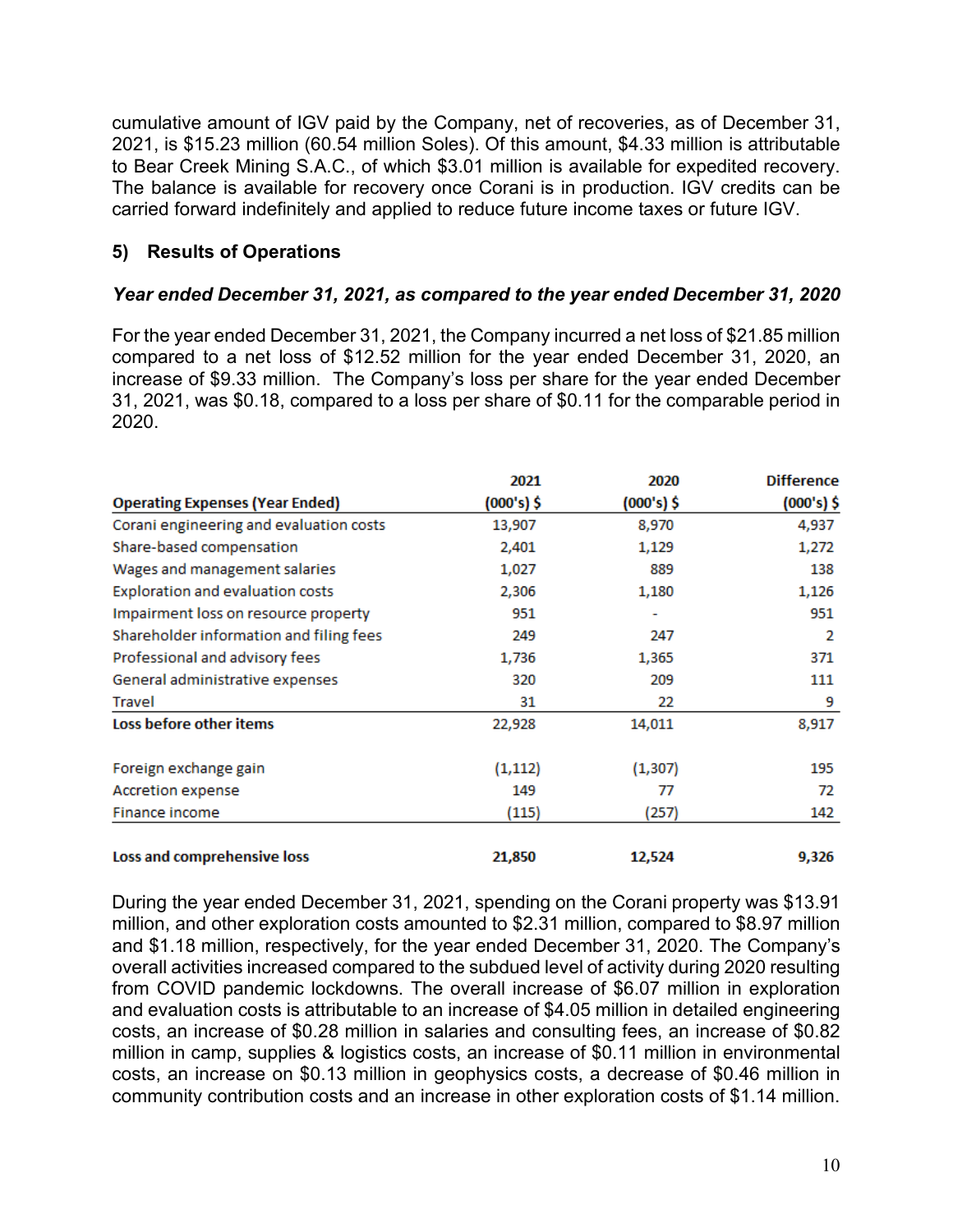The \$4.05 million increase in detailed engineering costs was driven by value engineering, filtered tailings design, earthworks infrastructure design, metallurgical work, and hydrological balance initiatives, all of which were completed by year-end 2021.

During the year ended December 31, 2021, the Company recognized \$2.4M in Share Based Compensation ("SBC") expense due to the vesting of options, Restricted Share Units ("RSU") and granting of Deferred Share Units ("DSU"). In 2020 the expense was \$1.1M. Granting one million DSU's resulted in an expense of \$1.59 million for the year compared to \$Nil in 2020. Overall, there was an increase of \$1.3 million in share-based compensation expense due to DSU issuances, the difference in the fair value of the instruments granted during the two periods and the difference in timing of the vesting for the instruments granted during the two periods.

The Company wrote off the carrying value for the Maria Jose project as an impairment loss during the three months ended December 31, 2021 (2020 - \$nil). Professional and advisory costs increased by \$0.37 million due to transaction and other project financingrelated costs. Other operating costs incurred by the Company were comparable for each of the two years.

#### *Three months ended December 31, 2021, compared to the three months ended December 31, 2020*

For the three months ended December 31, 2021, the Company incurred a net loss of \$6.37 million compared to a net loss of \$3.85 million for the three months ended December 31, 2020, an increase of \$2.52 million. The Company's loss per share for the three months ended December 31, 2021, was \$0.05, compared to a loss per share of \$0.03 for the comparable period in 2020.

|                                                | 2021       | 2020       | <b>Difference</b> |
|------------------------------------------------|------------|------------|-------------------|
| <b>Operating Expenses (Three Months Ended)</b> | (000's) \$ | (000's) \$ | $(000's)$ \$      |
| Corani engineering and evaluation costs        | 2,949      | 2,758      | 191               |
| Share-based compensation                       | 163        | 305        | (142)             |
| Wages and management salaries                  | 298        | 225        | 73                |
| Exploration and evaluation costs               | 493        | 283        | 210               |
| Impairment loss on resource property           | 951        |            | 951               |
| Shareholder information and filing fees        | 20         | 27         | (7)               |
| Professional and advisory fees                 | 1,007      | 414        | 593               |
| General administrative expenses                | 62         | 56         | 6                 |
| Travel                                         | 6          | 6          |                   |
| Loss before other items                        | 5,949      | 4,074      | 1,875             |
| Foreign exchange (gain)/loss                   | 406        | (225)      | 631               |
| <b>Accretion Expense</b>                       | 42         | 29         | 13                |
| Finance income                                 | (31)       | (31)       |                   |
| Loss and comprehensive loss                    | 6,366      | 3,847      | 2,519             |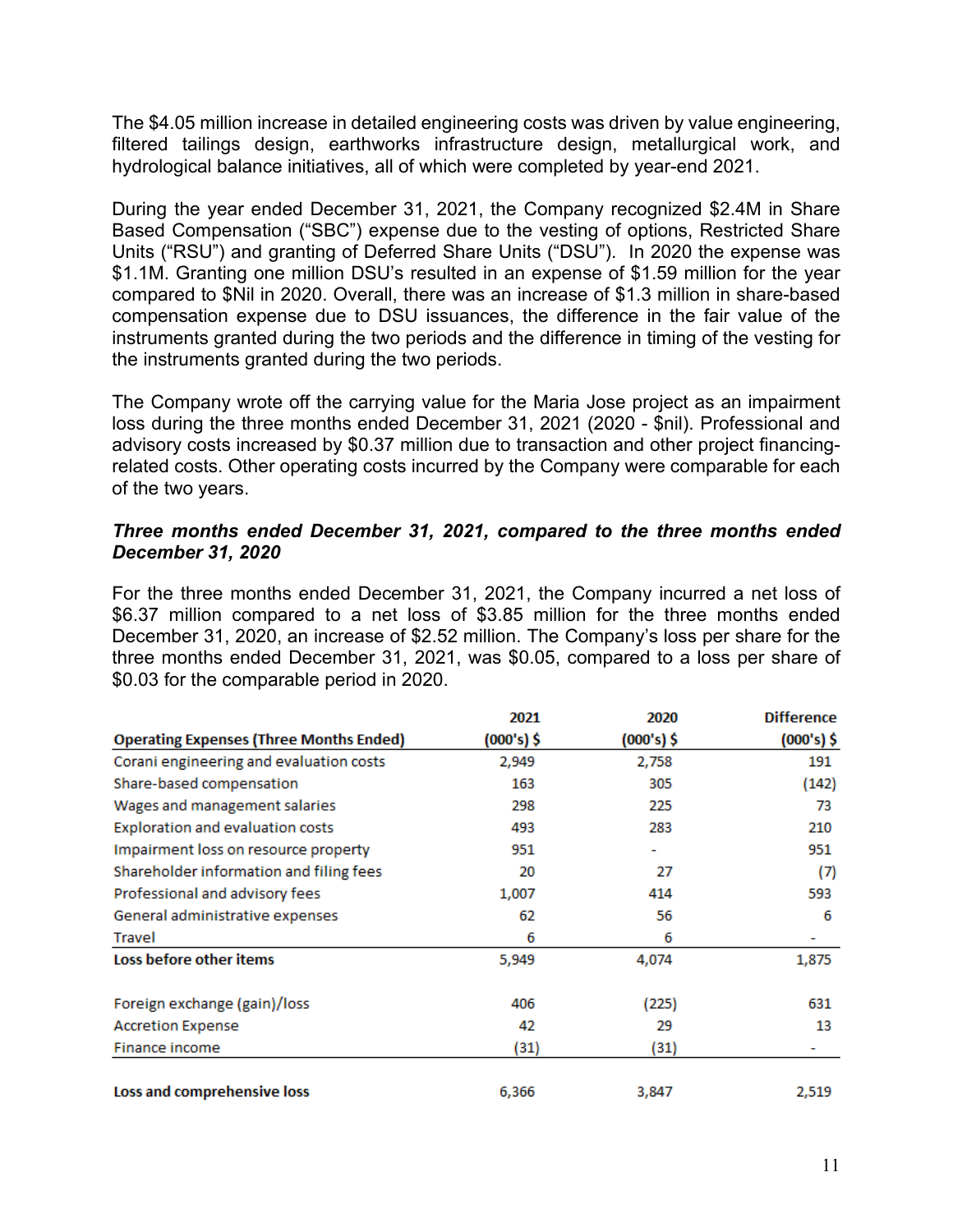During the three months ended December 31, 2021, spending on the Corani property was \$2.95 million, which was an increase of \$0.19 million from the \$2.76 million incurred during the three months ended December 31, 2020, primarily due to an increase of \$0.08 million in detailed engineering costs, an increase of \$0.27 million in supplies, an increase of \$0.04 million in environmental, an increase of \$0.02 million in geophysics costs, a decrease of \$0.16 million in community contribution costs, and a decrease of \$0.06 million in salary and consulting costs

Exploration costs incurred on other projects, including the maintenance of the Company's Peruvian entities, amounted to \$0.49 million (2020 - \$0.28 million). There was also a decrease of \$0.14 million in share-based compensation expense due to the difference in the fair value of the instruments granted during the two periods. Due to transaction and other project financing-related costs, professional and advisory fees increased by \$0.59 million. The Company wrote off the carrying value for the Maria Jose project as an impairment loss during the three months ended December 31, 2021 (2020 - \$nil). The Company's other operating costs were comparable during the two periods.

During the three months ended December 31, 2021, the Company had a foreign exchange loss of \$0.41 million, compared to a gain of \$0.23 million during the three months ended December 31, 2021. The Company's foreign exchange gain or loss is primarily due to changes in the exchange rate used to translate the Company's community project obligation of 4 million Soles per year over the next 18 years.

### *Summary of Quarterly Results*

| Period                       | <b>Revenues</b> | Loss for the period<br>(in millions) | Basic and fully diluted<br>loss per share |
|------------------------------|-----------------|--------------------------------------|-------------------------------------------|
| 4 <sup>th</sup> Quarter 2021 | Nil             | \$6.4                                | \$0.05                                    |
| 3rd Quarter 2021             | Nil             | \$3.5                                | \$0.03                                    |
| 2 <sup>nd</sup> Quarter 2021 | <b>Nil</b>      | \$7.8                                | \$0.06                                    |
| 1 <sup>st</sup> Quarter 2021 | Nil             | \$4.1                                | \$0.03                                    |
| 4 <sup>th</sup> Quarter 2020 | Nil             | \$3.8                                | \$0.03                                    |
| 3rd Quarter 2020             | Nil             | \$2.8                                | \$0.03                                    |
| 2 <sup>nd</sup> Quarter 2020 | Nil             | \$2.4                                | \$0.02                                    |
| 1 <sup>st</sup> Quarter 2020 | Nil             | \$3.5                                | \$0.03                                    |

The following table sets out selected financial information of the Company and is derived from unaudited interim consolidated financial statements.

The principal recurring factors that cause fluctuations in the Company's quarterly results include expenditure levels on exploration and evaluation projects, the timing of vesting and valuations attributable to share-based compensation and foreign exchange gains or losses related to the Canadian dollar or Peruvian Sol cash balances.

The increase in loss of \$2.9 million in the  $4<sup>th</sup>$  Quarter 2021 compared to the  $3<sup>rd</sup>$  Quarter 2021 was primarily due to increased spending on the Corani property and increased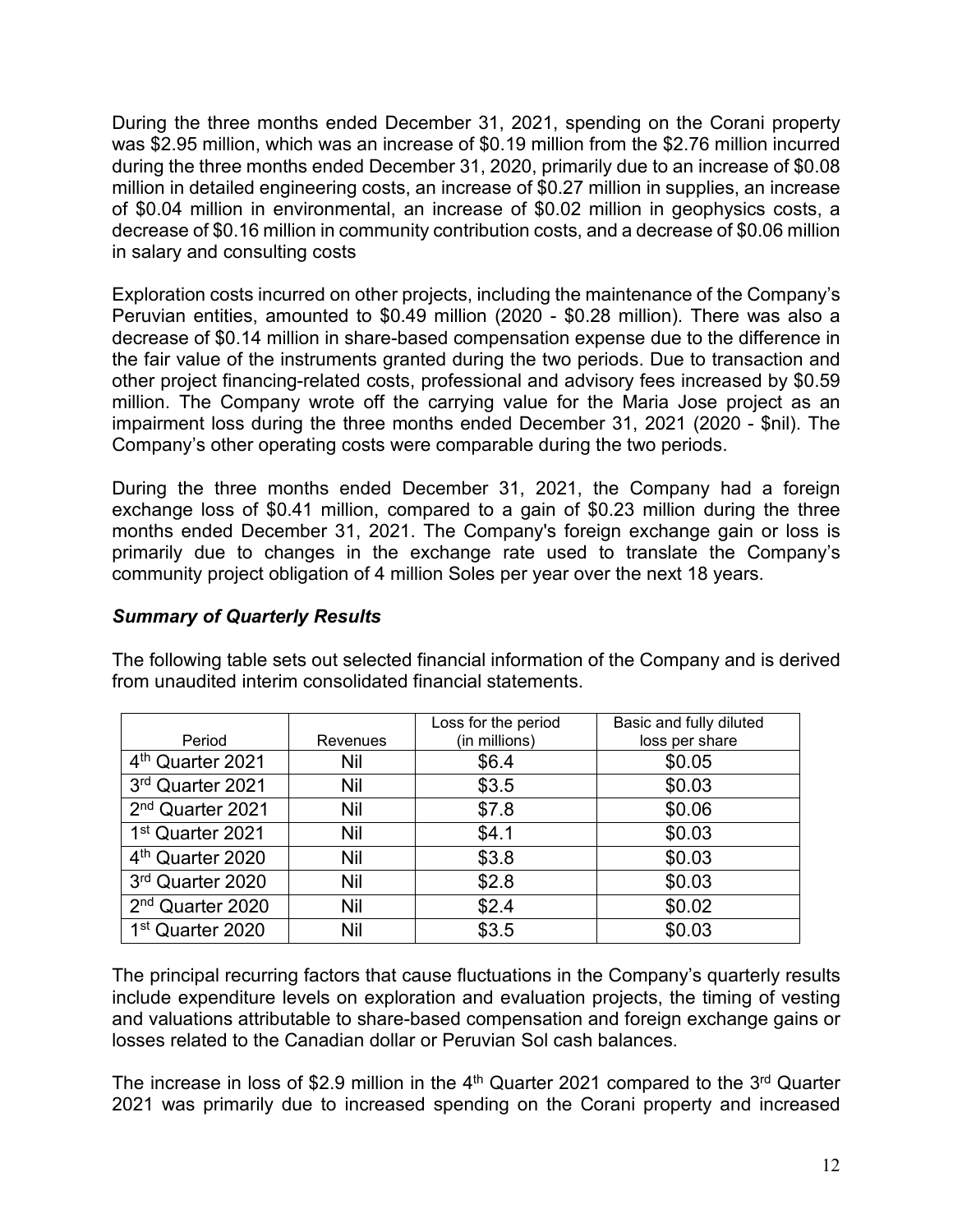professional fees relating to the transaction-related costs. The Company also recorded an impairment loss on the Maria Jose property during the  $4<sup>th</sup>$  quarter of 2021.

The decrease in loss of \$4.3 million in the  $3<sup>rd</sup>$  Quarter 2021 compared to the  $2<sup>nd</sup>$  Quarter 2021 was primarily due to reduced detailed engineering spending on the Corani property and other exploration costs and reduced share-based compensation expense recorded during the  $3<sup>rd</sup>$  Quarter 2021 when compared with  $2<sup>nd</sup>$  Quarter 2021 as a result of the granting of DSU's during the 2nd Quarter 2021.

The increase in loss of \$3.7 million in the  $2<sup>nd</sup>$  Quarter 2021 compared to the 1<sup>st</sup> Quarter 2021 was primarily due to an increase in spending on the Corani property and the granting of DSU's.

The increase in loss of \$0.3 million in the 1<sup>st</sup> Quarter 2021 compared to the  $4<sup>th</sup>$  Quarter 2020 was primarily due to an increase in spending on the Corani property partially offset by a lower foreign exchange gain during the quarter.

The increase in loss of \$1.0 million in the  $4<sup>th</sup>$  Quarter 2020 compared to the  $3<sup>rd</sup>$  Quarter 2020 was primarily due to an increase in spending of \$0.7 million on the Corani property.

The increase in loss of \$0.4 million in the  $3<sup>rd</sup>$  Quarter 2020 compared to the  $2<sup>nd</sup>$  Quarter 2020 was due to higher share-based compensation and a lower foreign exchange gain.

The decrease in loss of \$1.1 million in the  $2^{nd}$  Quarter 2020 as compared to the 1<sup>st</sup> Quarter 2020 was due to a foreign exchange gain of \$1.1 million during Q2 2020 due to the movement of the Canadian dollar and the Peruvian Sol exchange rates relative to the US dollar during the period. There was a slight reduction in the Company's exploration activity due to the continued COVID-19 measures; however, the Company incurred additional costs due to its efforts to finance the Corani Project's development, offsetting the reduced exploration activity.

The decrease in loss of \$1.2 million in the 1<sup>st</sup> Quarter 2020 compared to the  $4<sup>th</sup>$  Quarter 2019 was due to the reduction in Corani engineering and evaluation costs as the Company adjusted activities due to COVID-19.

#### *Selected Annual Information*

The following table sets out selected annual financial information of the Company and is derived from the Company's audited consolidated financial statements for the years ended December 31, 2021, 2020, and 2019.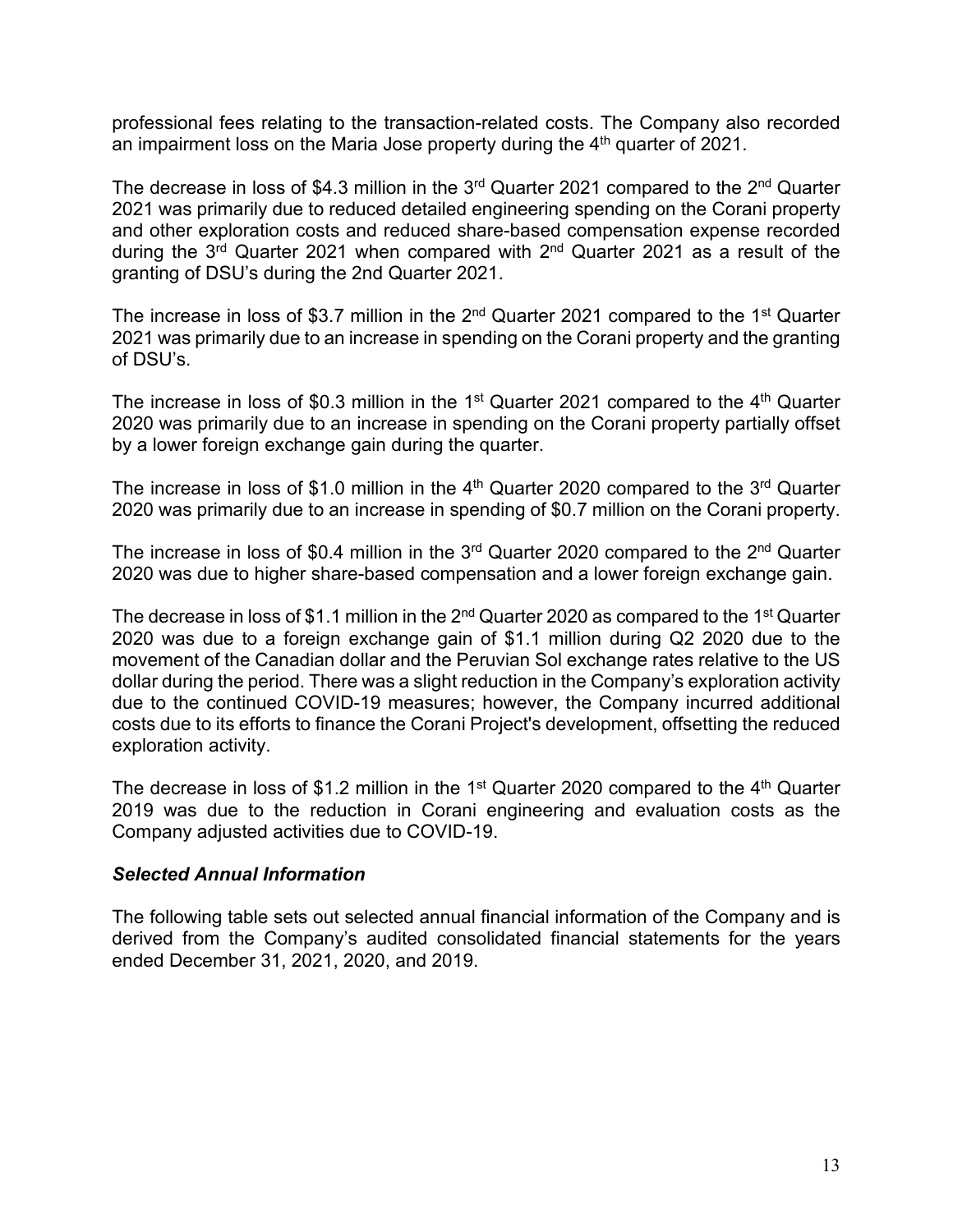|                                                           | 2021     | 2020       | 2019     |
|-----------------------------------------------------------|----------|------------|----------|
| <b>Revenues</b>                                           | Nil      | <b>Nil</b> | Nil      |
| Income (Loss) for the year (in<br>millions)               | \$(21.9) | \$(12.5)   | \$(17.7) |
| (Loss)<br>Earnings<br>share<br>per<br>(basic and diluted) | \$(0.18) | \$(0.11)   | \$(0.17) |
| Total assets (in millions)                                | \$121.9  | \$118.0    | \$118.0  |
| financial<br>Total<br>non-current                         |          |            |          |
| liabilities (in millions) 1                               | \$11.3   | \$10.4     | \$11.5   |
| Dividends declared                                        | Nil      | Nil        | Nil      |

*<sup>1</sup> On June 27, 2018 the Company received construction permits for processing facilities and mining installations, resulting in the recognition of a life of mine community projects obligation of \$11 million*.

### **6) Liquidity and Capital Resources**

At December 31, 2021, the \$24.2 million in cash and cash equivalents and short-term investments consisted of CDN\$ 0.24 million (\$0.19 million), Soles 0.24 million (\$0.06 million), with the remaining balance in US dollars. The Company's major exploration and development expenditures for 2022 are expected to be denominated in US dollars. The Company invests cash in Canadian government-backed securities, Canadian chartered bank corporate securities with short-term maturities, Peruvian bank time deposits, or Peruvian chartered bank commercial paper with short-term maturities. During the twelve months ended December 31, 2021, the Company had a cash outflow from operating activities of \$18.1 million compared to a cash outflow of \$11.0 million in the comparative period in 2020.

Total cash spent on investing activities amounted to \$3.0 million, primarily related to the payments of community project obligations and expenditures on the Antapata substation.

As of December 31, 2021, the Company's working capital was \$22.5 million compared to working capital of \$18.7 million as of December 31, 2020. Cash and cash equivalents and short-term investments at December 31, 2021, totaled \$24.2 million compared to \$20.6 million as of December 31, 2020. Not included in cash and cash equivalents as of December 31, 2021, is \$0.97 million; this amount is considered restricted and serves as a partial guarantee for \$3.86 million for future notional mine closure obligations. At the date of this MD&A, future notional mine closure obligations rose by \$1.36 million to \$5.21 million, and the Company increased the partial guarantee and restricted cash by \$0.34 million to \$1.3 million. The Company's actual restoration obligation is \$0.2 million, assumed upon acquiring the Corani Project.

The Company has used approximately \$17.94 million of the net proceeds received of \$36.8 million from the February 2020 and January 2021 prospectus offerings, respectively, of common shares, as set out in the table below.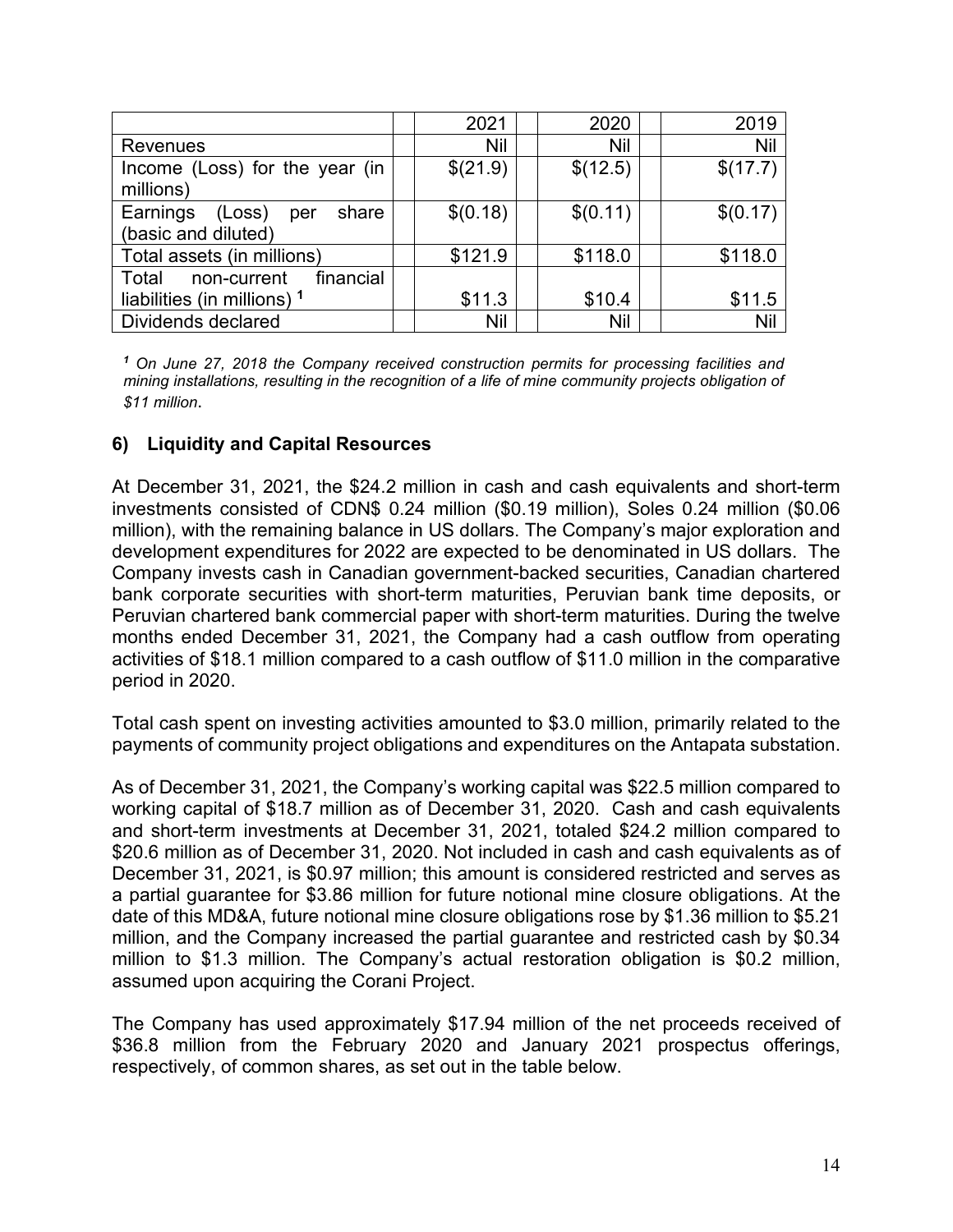| <b>Corani Property</b>                    | 2020<br><b>Prospectus</b> | 2021<br><b>Prospectus</b> | Total 2020 and<br>2021<br>Prospectus' | <b>Total Incurred</b><br>to date |
|-------------------------------------------|---------------------------|---------------------------|---------------------------------------|----------------------------------|
|                                           | USD <sub>\$</sub>         | <b>USD \$</b>             | USD <sub>\$</sub>                     | USD \$                           |
| Advancement of<br>138kV/22.9kV Power Line | 2,000,000                 | 2,000,000                 | 4,000,000                             | 1,515,689                        |
| Antapata Substation                       | 1,100,000                 |                           | 1,100,000                             | 1,978,793                        |
| Develop project access roads              | 2,500,000                 | 2,000,000                 | 4,500,000                             |                                  |
| Advance detail Engineering                |                           |                           |                                       |                                  |
| for Earthworks and Process<br>Plant       | 6,000,000                 | 3,500,000                 | 9,500,000                             | 10,010,743                       |
| <b>Capital Equipment</b>                  |                           | 8,700,000                 | 8,700,000                             |                                  |
| Camp Construction and other               |                           | 7,000,000                 | 7,000,000                             | 3,361,618                        |
| <b>Community Obligation</b><br>Retirement |                           | 2,000,000                 | 2,000,000                             | 1,074,799                        |
| <b>Total Corani Property</b>              | \$11,600,000              | \$25,200,000              | \$36,800,000                          | \$17,941,642                     |

The business of mining and exploration involves a high degree of risk. There can be no assurance that current exploration and development programs will result in profitable mining operations in the future. The Company has had no source of revenue and has significant cash requirements to fund its development project capital requirements, continue with its exploration programs, administrative overhead and maintain its mineral properties.

The following table summarizes the contractual maturities of the Company's financial liabilities and operating and capital commitments as of December 31, 2021:

| (000's)                                                          | 2022     | 2023    | 2024                     | 2025     | 2026 and<br><b>Beyond</b> | <b>Total</b> |
|------------------------------------------------------------------|----------|---------|--------------------------|----------|---------------------------|--------------|
| Accounts payable and<br>accrued liabilities<br><b>Provisions</b> | \$903    | \$      | \$                       | \$       | \$<br>200                 | \$903<br>200 |
| Community projects                                               |          | 1,001   | 1,001                    | 1,001    | 15,007                    | 18,010       |
| Other liabilities                                                | 30       | 31      | 31                       | 31       | 817                       | 940          |
| Office space leases                                              | 192      | 44      | $\overline{\phantom{0}}$ |          |                           | 236          |
| Vehicle rentals                                                  | 354      |         | $\blacksquare$           |          |                           | 354          |
| Total as at December 31, 2021                                    | \$1,479  | \$1,076 | \$1,032                  | \$1,032  | \$16,024                  | \$20,643     |
| Equinox payment                                                  | 40,000   |         |                          |          |                           | 40,000       |
| Debenture Repayment                                              |          |         | $\qquad \qquad$          | 22,500   |                           | 22,500       |
| Debenture Interest                                               | 939      | 1,350   | 1,350                    | 411      |                           | 4,050        |
| Total as at April 26, 2022                                       | \$40,939 | \$1,350 | \$1,350                  | \$22,911 |                           | \$66,550     |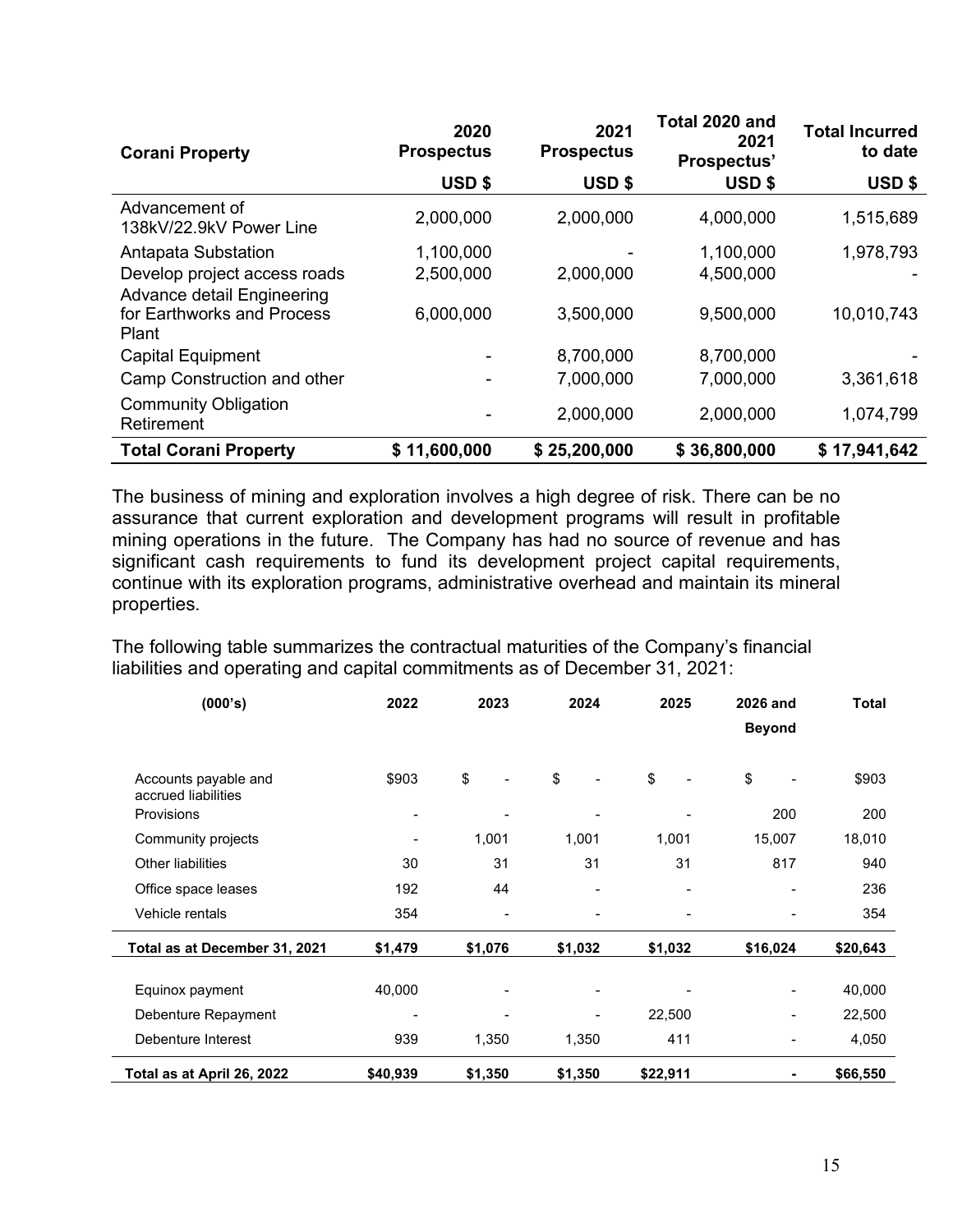The Company has an obligation to deliver 600 ounces a month over 42 months for a total of 25,200 ounces in connection with the Mercedes acquisition.

### *Issued Shares and Share Purchase Options*

The Company's Long Term Incentive Plan (LTIP) provides that the aggregate number of shares reserved for issuance under the plan (including shares issuable upon the exercise of existing options and restricted or deferred share units issuable under the Company's LTIP) shall not exceed 10% of the total number of issued and outstanding common shares of the Company on a non-diluted basis on the grant date of such options. Pursuant to the LTIP, the Board of Directors may, from time to time, award restricted share units ("(RSUs") or deferred share units ("DSUs") to directors, officers, employees, and in the case of RSUs, consultants. Under the LTIP, the maximum number of shares the Company is entitled to issue from treasury for payments in respect of awards of DSUs and RSUs together is 5,000,000 shares. The number of shares issuable under the Stock Option Plan and the LTIP may not cumulatively exceed 10% of the total number of shares issued and outstanding.

As at December 31, 2021, the following stock options, RSUs and DSUs were under grant and available for issuance:

|                                                                         | Dec 31, 2021 |
|-------------------------------------------------------------------------|--------------|
| Issued and outstanding shares                                           | 124,273,132  |
| Limit under option plan and LTIP (10% of issued and outstanding shares) | 12,427,313   |
| Less options under grant                                                | 5,620,500    |
| Less RSU's under grant                                                  | 1,000,000    |
| Less DSU's under grant                                                  | 1,000,000    |
| Shares available for issuance under the option and LTIP                 | 4,806,813    |
|                                                                         |              |
|                                                                         | Dec 31, 2021 |
| RSU & DSU limit under LTIP                                              | 5,000,000    |
| Less RSUs under grant                                                   | 1,000,000    |
| Less DSUs under grant                                                   | 1,000,000    |
| RSU & DSU available for issuance                                        | 3,000,000    |

There are 616,667 RSU's outstanding out of the 1,000,000 RSU's granted and there are 1,000,000 DSU's issued and outstanding. The Company can issue up to 4,806,813 in options, RSU's, and DSU's, of which a maximum of 3,000,000 shares may be issued upon the vesting of RSU's or DSU's. If the Board of Directors decides to issue more than 1,806,813 options to acquire shares, the excess amount will decrease the number RSUs and DSUs available for grant under the LTIP.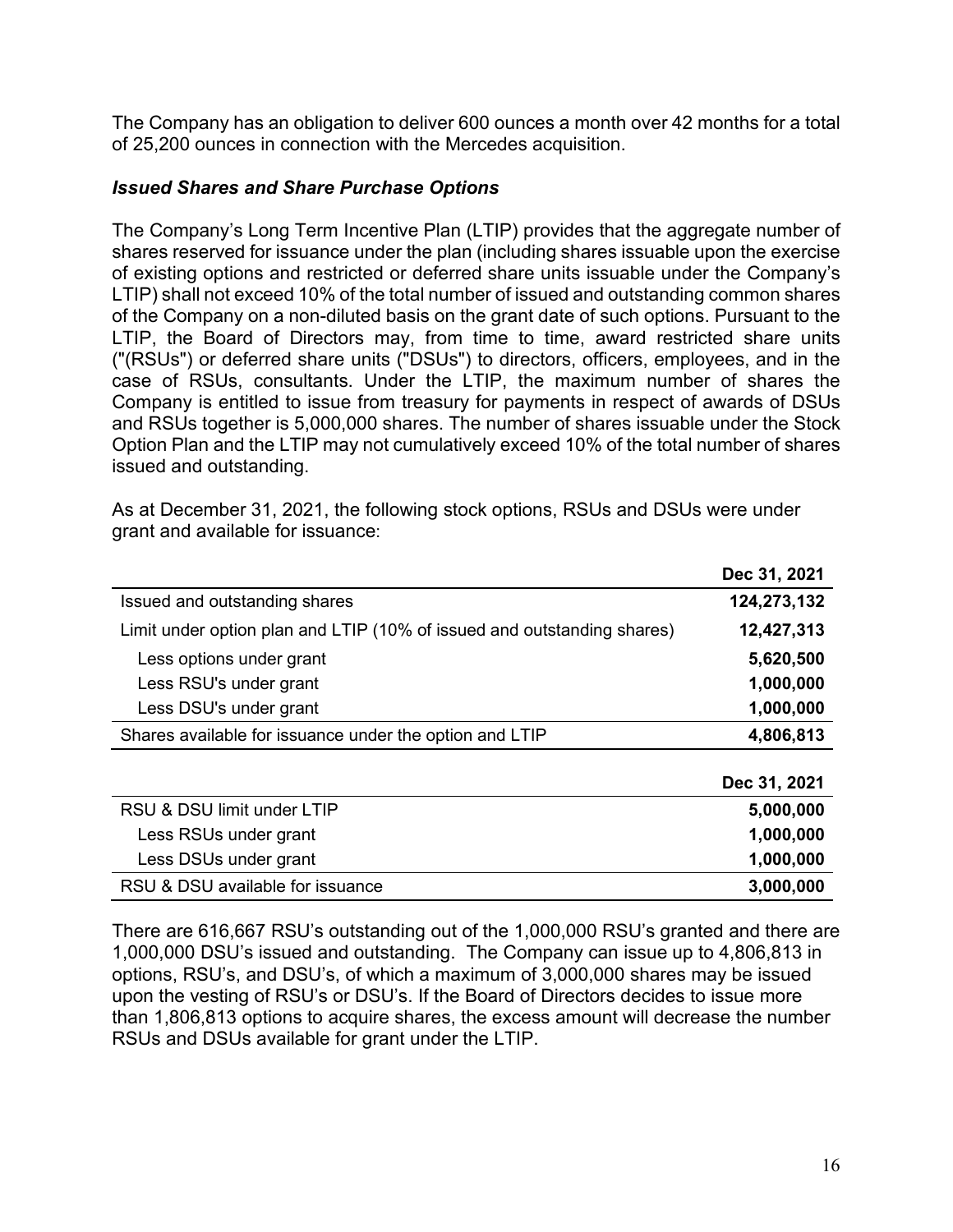# **7) Related Party Transactions**

### *Compensation of Key Management Personnel*

The remuneration of the directors, President and Chief Executive Officer, Chief Financial Officer and Chief Operating Officer (collectively, the key management personnel) for the the year ended December 31, 2021, and 2020 was:

|                              | <b>Year Ended Dec 31</b> |    |         |
|------------------------------|--------------------------|----|---------|
|                              | 2021                     |    | 2020    |
|                              | (000's)                  |    | (000's) |
| Salaries and directors' fees | 1,934                    | ъD | 1,760   |
| Share-based compensation     | 2,203                    |    | 1,096   |
|                              |                          |    |         |
|                              | 4,137                    |    | 2,856   |

### **8) Key Accounting Estimates and Judgments**

The preparation of the consolidated financial statements in accordance with IFRS requires management to make estimates and assumptions that affect the application of policies and reported amounts of assets and liabilities, income, and expenses. The estimates and associated assumptions are based on historical experience and various other factors that are believed to be reasonable under the circumstances, the results of which form the basis of making judgments about the carrying value of assets and liabilities that are not readily apparent from other sources. Actual results could differ from these estimates.

Management's key estimates and the underlying assumptions are reviewed on an ongoing basis. Revisions to accounting estimates are recognized in the period in which the estimate is revised if the revision affects only that period or in the period of the revision and further periods if the review affects both current and future periods.

#### *Critical accounting estimates and Judgments*

Significant assumptions relate to the following:

- a. Share-based compensation: The Company provides compensation benefits to employees, directors, and officers through a stock option plan and a LTIP. Each option and share based award's fair value is estimated on the date of the grant using the Black-Scholes option-pricing model. Expected volatility is based on the historical volatility of the Company's share price. Historical data is utilized to estimate the valuation model's option exercises and forfeiture behavior. The risk-free rate for the expected term of the option and share award is based on the Government of Canada yield curve in effect at the time of the grant.
- b. Impairment of mineral properties: The net carrying value of each mineral property is reviewed regularly for conditions that suggest impairment. This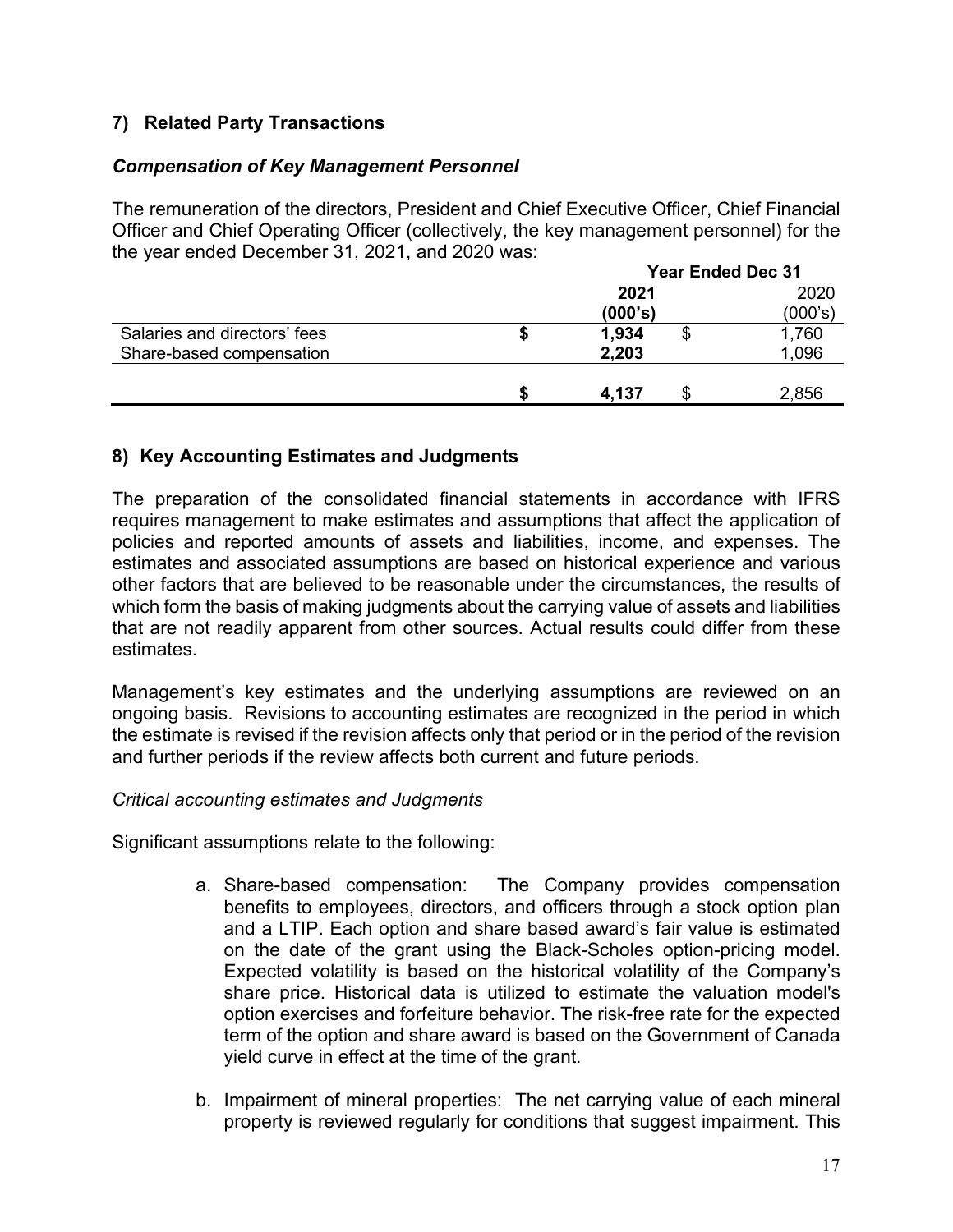review requires significant judgment. Factors considered in the assessment of potential impairment indicators include, but are not limited to, whether there have been a significant adverse change in the legal, regulatory, accessibility, title, environmental or political factors that could affect the property's value; whether there has been an accumulation of costs significantly in excess of the amounts originally expected for the property's acquisition, development or cost of holding; and whether exploration activities produced results that are not promising such that no more work is being planned for the foreseeable future.

#### *Financial Instruments*

As at December 31, 2021, the Company's financial instruments include cash and cash equivalents, short-term investments, restricted cash, accounts payable and accrued liabilities, community projects obligations, and other liabilities. The fair value of all financial assets and liabilities except for the community project obligation, approximates their carrying value. There were and are no off-balance sheet financial instruments.

The Company's cash and term investments are held in Canadian and Peruvian financial institutions. Short-term investments (including those presented as part of cash and cash equivalents) are composed of financial instruments issued by Canadian and Peruvian banks. These investments mature at various dates over the current operating period.

The Company does not use derivative or hedging instruments to reduce its exposure to foreign currency exchange rates for the Canadian dollar or Peruvian Sol.

#### *Management of Capital*

The Company's capital management objectives are to safeguard the Company's ability to support the Company's development and exploration of its mineral properties and the acquisition of other mineral projects.

The capital of the Company consists of items included in shareholders' equity. The Company manages its capital structure in response to changes in economic conditions and the risk characteristics of the Company's underlying assets.

To effectively manage its capital requirements, the Company has a planning and budgeting process to help determine the funds required to ensure sufficient liquidity to meet its objectives. The Company may issue new shares, incur debt or enter into metal purchase agreeemnts to ensure enough working capital is available to meet its short-term business requirements.

There were no changes to the Company's approach to capital management during the period ended December 31, 2021.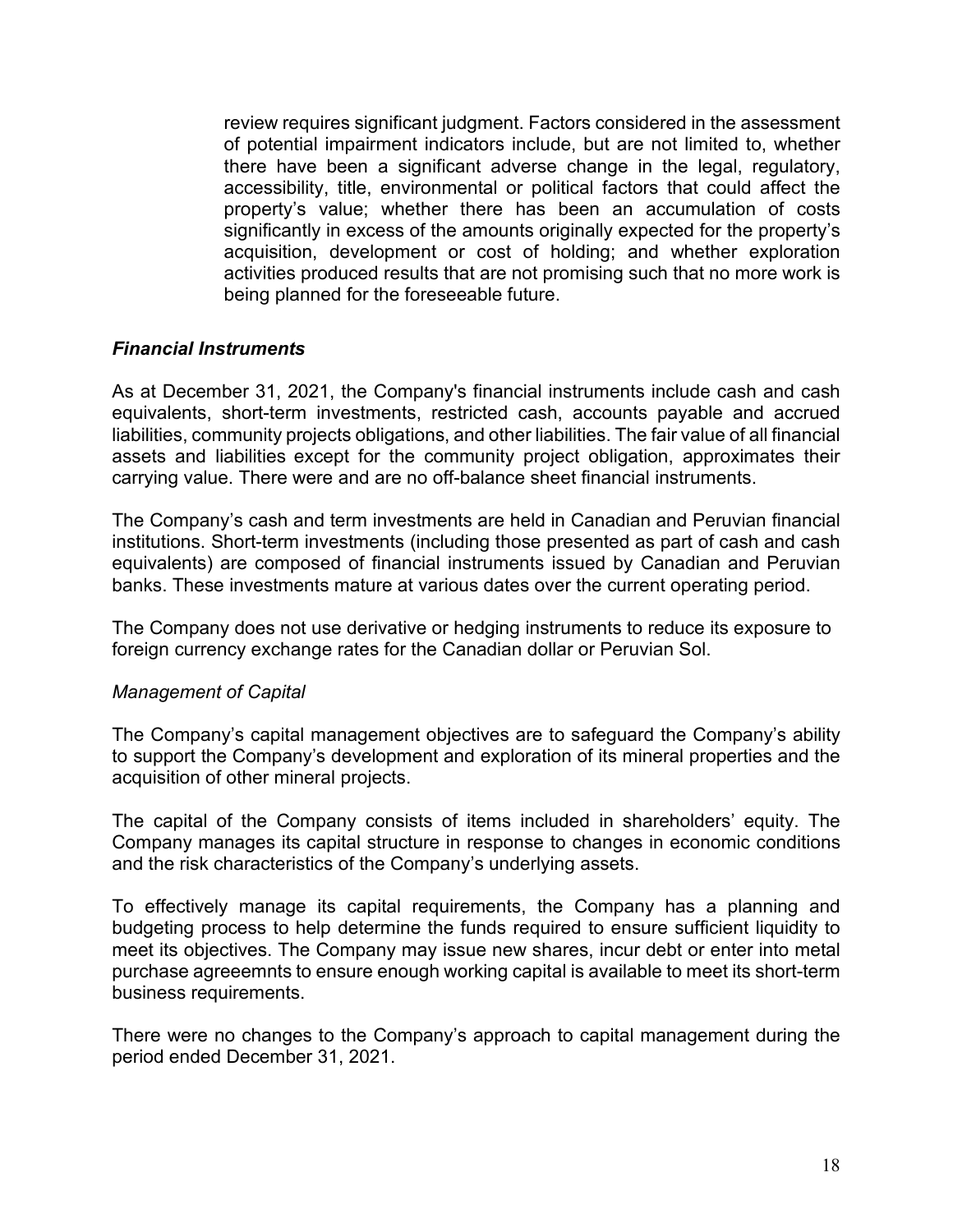#### *Management of Financial Risk*

The Company's financial instruments are exposed to certain financial risks, including currency risk, credit risk, liquidity risk, interest risk, and price risk.

#### i. Currency risk

The Company is exposed to the financial risk related to the fluctuation of foreign exchange rates. The Company operates in Peru and Canada and a portion of its expenses are incurred in Canadian dollars and Peruvian Soles. A significant change in the currency exchange rates between the Canadian dollar relative to the US dollar and the Peruvian Sol to the US dollar could affect the Company's results of operations, financial position, and cash flows. The Company has not hedged its exposure to currency fluctuations.

At December 31, 2021, the Company is exposed to currency risk through the following assets and liabilities denominated in Canadian dollars and Peruvian Soles:

|                                                         | <b>December 31, 2021</b>              |                                            |  |
|---------------------------------------------------------|---------------------------------------|--------------------------------------------|--|
|                                                         | Canadian<br><b>Dollars</b><br>(000's) | <b>Peruvian</b><br><b>Soles</b><br>(000's) |  |
| Cash and cash equivalents and short-term<br>investments | 241                                   | 241                                        |  |
| <b>Receivables</b>                                      |                                       | 211                                        |  |
| Accounts payable and accrued liabilities                | (251)                                 | (37, 598)                                  |  |
| Net exposure                                            | (10)                                  | (37, 146)                                  |  |

Based on the above net exposures as at December 31, 2021, and assuming that all other variables remain constant, a 10% depreciation of the US dollar against the Canadian dollar would result in an increase of approximately \$1 (C\$1) in the Company's loss for the year. A 10% depreciation of the US dollar against the Peruvian Sol would result in a decrease/increase of approximately \$1 (S/. 3,376) in the Company's loss for the year. Conversely, a 10% appreciation of the US dollar relative to the Canadian dollar or sole would have the opposite effect.

ii. Credit risk

Credit risk is the risk of an unexpected loss if a customer or third party to a financial instrument fails to meet its contractual obligations. The maximum credit risk the Company is exposed to is 100% of cash and cash equivalents, short-term investments, and receivables.

The Company's cash and cash equivalents and short-term investments are held in major Canadian and accredited Peruvian financial institutions. Short-term investments (including those presented as part of cash and cash equivalents) are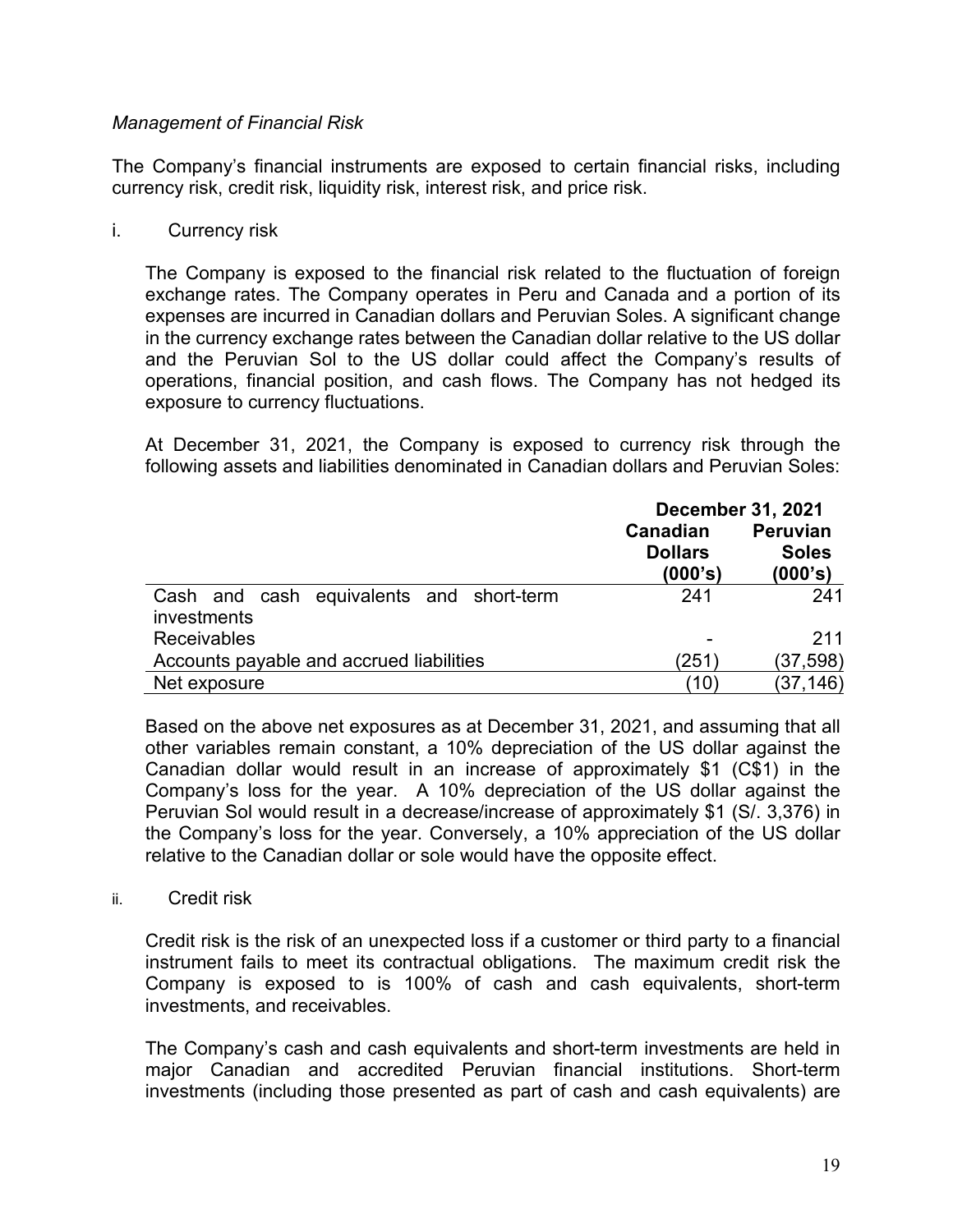composed of financial instruments issued by Canadian and Peruvian banks. These investments mature at various dates over the next twelve months.

#### iii. Liquidity risk

Liquidity risk is the risk that the Company will not be able to meet its financial obligations as they fall due. The Company has an ongoing planning and budgeting process in place to help determine the funds required to support the Company's operating requirements. The Company tries to ensure that there are sufficient funds to meet its short-term business requirements by taking into account anticipated cash expenditures for its exploration and other operating activities and its holdings of cash and cash equivalents and short-term investments. The Company will pursue equity or debt financing as required to meet its long-term commitments. There is no assurance that such financing will be available or that it will be available on acceptable terms.

As at December 31, 2021, the Company's financial liabilities consist of accounts payable & accrued liabilities and, the current portion of community projects liability, and other liabilities totaling \$1.96 million, which are expected to be paid over the next twelve months, and the long-term portion of other liabilities of \$8.73 million, which are expected to be paid over the next five years. The Company also has a community projects obligation of Peruvian Sol 4 million for each of the next 18 years.

#### iv. Interest rate risk

Interest rate risk is the risk that a financial instrument's fair value or future cash flows will fluctuate because of changes in market interest rates. The Company's interest rate risk management policy is to purchase highly liquid investments with a term to maturity of one year or less on the date of purchase. As at December 31, 2021, the Company invested funds in interest earning savings accounts with Canadian institutions. A 1% increase or decrease in the interest rate during the year ended December 31, 2021, would have resulted in an increase or decrease of \$0.23 million respectively, in the Company's net income during the year ended December 31, 2021.

## **9) Forward-Looking Information**

This document contains "forward-looking information" within the meaning of Canadian securities legislation and "forward-looking statements" within the meaning of the United States Private Securities Litigation Reform Act of 1995. This information and these statements, referred to herein as "forward-looking statements" are made as of the date of this MD&A or as of the date of the effective date of information described in this MD&A, as applicable. Forward-looking statements relate to future events or future performance and reflect current estimates, predictions, expectations or beliefs regarding future events and include, without limitation, statements with respect to: (i) the amount of mineral reserves and mineral resources; (ii) the amount of future production; (iii) net present value and internal rates of return of the proposed mining operation; (iv) capital costs, including start-up, sustaining capital and reclamation/closure costs; (v) operating costs, including credits from the sale of silver, lead and zinc; (vi) waste to ore ratios and mining rates; (vii)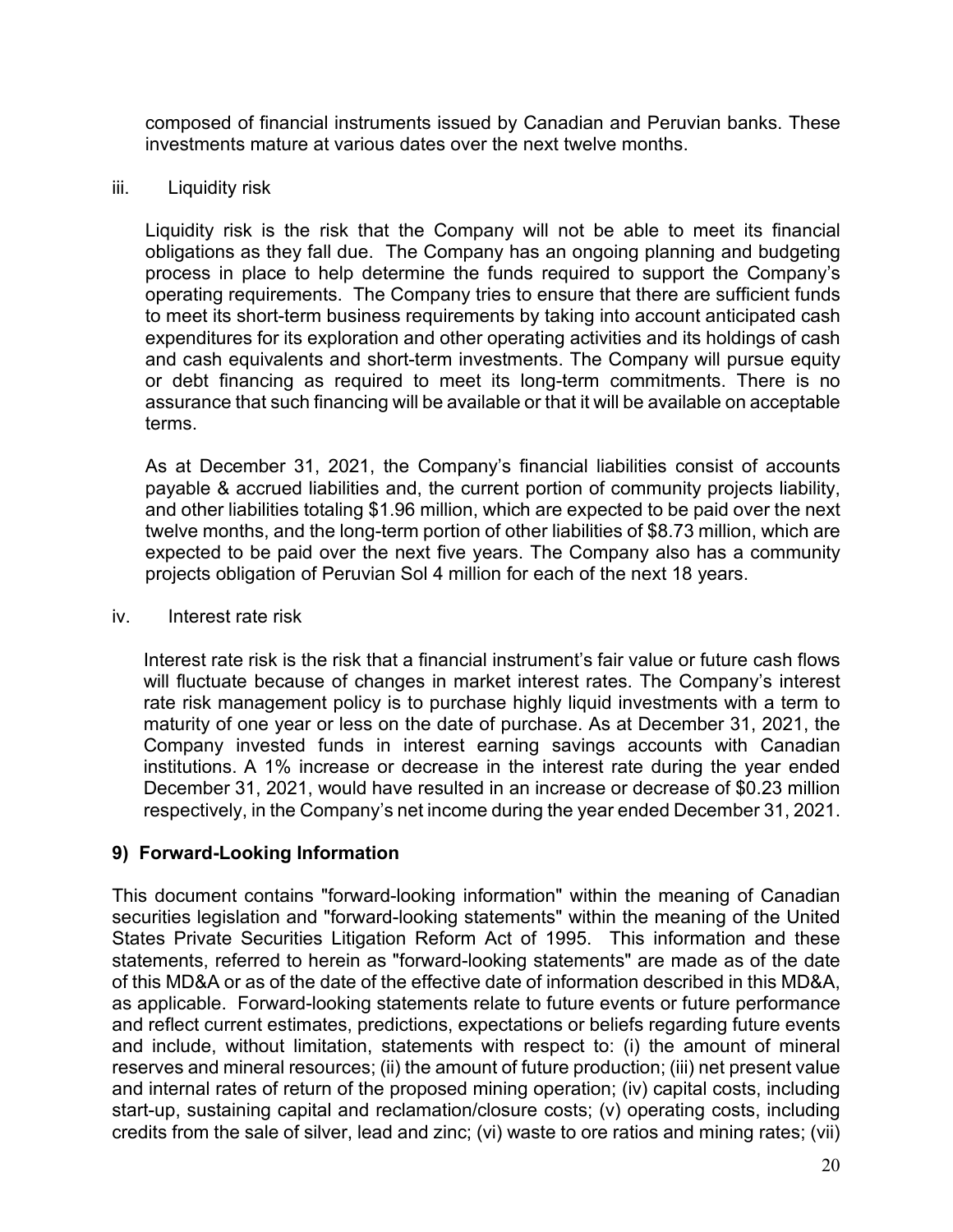expected grades and payable ounces and pounds of metals; (viii) expected processing recoveries; (ix) expected time frames; (x) prices of metals and minerals; (xi) mine life; (xii) expected exploration and development programs and their timing and success; (xiii) expected taxation rates and structure; (xiv) expected mineralization; and (xvi) adequacy of cash balances. The future performance of the Mercedes mine will depend upon whether the Company is able to realize current estimates, predictions, expectations or beliefs about future events including, without limitation: the estimated amount of Mineral Reserves and Mineral Resources; the anticipated merits of the Mercedes Mine; projected exploration budgets; anticipated future replacement of Mineral Reserves and Mineral Resources; cost estimates used in the 2022 Mercedes Report are reasonably accurate; and that there are no material adverse changes in the price of gold and silver and other metals or general economic and political conditions.

Any statements that express or involve discussions with respect to predictions, expectations, beliefs, plans, projections, objectives, assumptions or future events or performance (often, but not always, using words or phrases such as "expects", "anticipates", "plans", "projects", "estimates", "envisages", "assumes", "intends", "strategy", "goals", "objectives" or variations thereof or stating that certain actions, events or results "may", "could", "would", "might" or "will" be taken, occur or be achieved, or the negative of any of these terms and similar expressions) are not statements of historical fact and may be forward-looking statements.

All forward-looking statements are based on the Company's current beliefs as well as various assumptions made by and information currently available to them. These assumptions include, without limitation: (i) the presence of and continuity of metals at projects at modeled grades; (ii) the capacities of various machinery and equipment; (iii) the availability of personnel, machinery, and equipment at estimated prices; (iv) exchange rates; (v) metals and minerals sales prices; (vi) appropriate discount rates; (vii) tax rates and royalty rates applicable to the proposed mining operation; (viii) the availability of financing and expected terms; (ix) financing structure and costs; (x) anticipated mining losses and dilution; (xi) metals recovery rates, (xii) reasonable contingency requirements; and (xiii) receipt of regulatory approvals on acceptable terms. Although management considers these assumptions and estimates to be reasonable based on available information, they may prove to be incorrect. Many forward-looking statements are made assuming the correctness of other forward-looking statements, such as estimates of net present value and internal rate of return, which are based on most of the other forwardlooking statements and assumptions herein. Cost information is prepared using current estimates, but the time for incurring costs will be in the future, and it is assumed costs will remain stable over the relevant period.

By their very nature, forward-looking statements involve inherent risks and uncertainties, both general and specific, and risks exist that estimates, forecasts, projections, and other forward-looking statements will not be achieved or that assumptions do not reflect future experience. We caution readers not to place undue reliance on these forward-looking statements as a number of important factors could cause the actual outcomes to differ materially from the beliefs, plans, objectives, expectations, anticipations, estimates, assumptions, and intentions expressed in such forward-looking statements. These risk factors may be generally stated as the risk that the assumptions and estimates expressed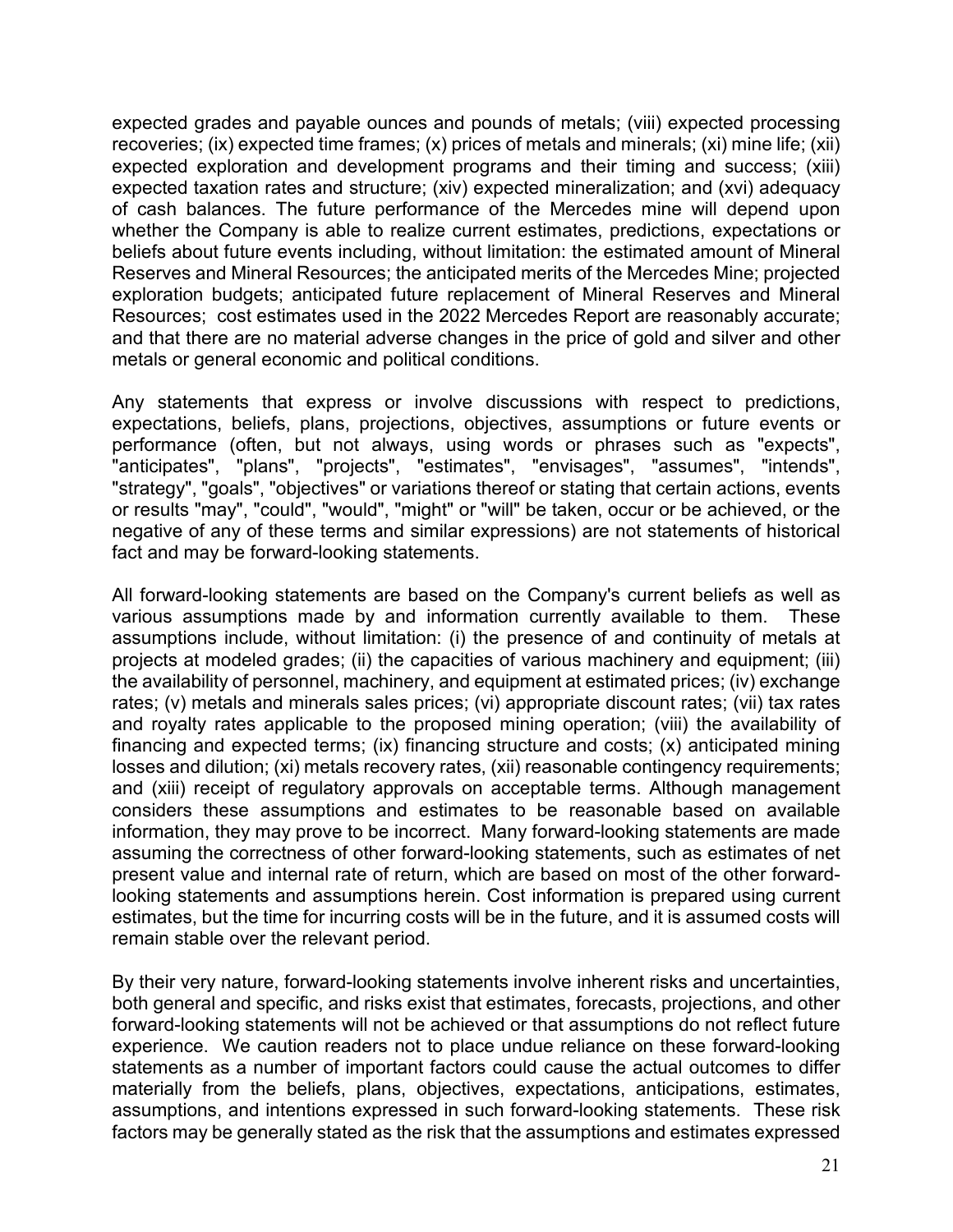above do not occur, but specifically include, without limitation, risks related to exploration and development programs and their timing and success; risks relating to variations in the mineral content within the material identified as mineral reserves and mineral resources from that predicted; variations in rates of recovery and extraction; developments in world metals and minerals markets; risks relating to fluctuations in the Canadian dollar and Peruvian Sol relative to other currencies; increases in the estimated capital and operating costs or unanticipated costs; difficulties attracting the necessary work force; increases in financing costs or adverse changes to the terms of available financing, if any; tax rates or royalties being greater than assumed; changes in development or mining plans due to changes in logistical, technical or other factors, changes in project parameters as plans continue to be refined; risks relating to receipt of regulatory approvals; the effects of competition in the markets in which the Company operates; operational and infrastructure risks; and the additional risks described in the Company's Annual Information Form for the year ended December 31, 2021 in the feasibility study technical report for the Corani project dated December 17, 2019, and the 2022 Mercedes Report dated April 22, 2022 as filed on the SEDAR website (available at [www.sedar.com\)](http://www.sedar.com/). The foregoing list of factors that may affect future results is not exhaustive.

Investors and others should carefully consider the foregoing factors and other uncertainties and potential events when relying on forward-looking statements. The Company does not undertake to update any forward-looking statement, whether written or oral, that may be made from time to time by the Company or on behalf of the Company, except as required by law.

## **10) Cautionary Note to US Investors**

The Company prepares its disclosure in accordance with the requirements of securities laws in effect in Canada, which differ from the requirements of U.S. securities laws. Terms relating to mineral resources and mineral reserves in this document are defined in accordance with NI 43-101 under the guidelines set out in the Canadian Institute of Mining, Metallurgy, and Petroleum Definition Standards for Mineral Resources and Mineral Reserves 2014. Information contained in this document and the documents incorporated by reference herein containing descriptions of the Company's mineral properties, including estimates of mineral resources and mineral reserves, may not be comparable to similar information made public by United States companies subject to the reporting and disclosure requirements under the United States federal securities laws and the rules and regulations thereunder. For additional information please see the Cautionary Note to United States Investors on the Company's Annual Information Form dated April 26th available on [www.sedar.com.](http://www.sedar.com/)